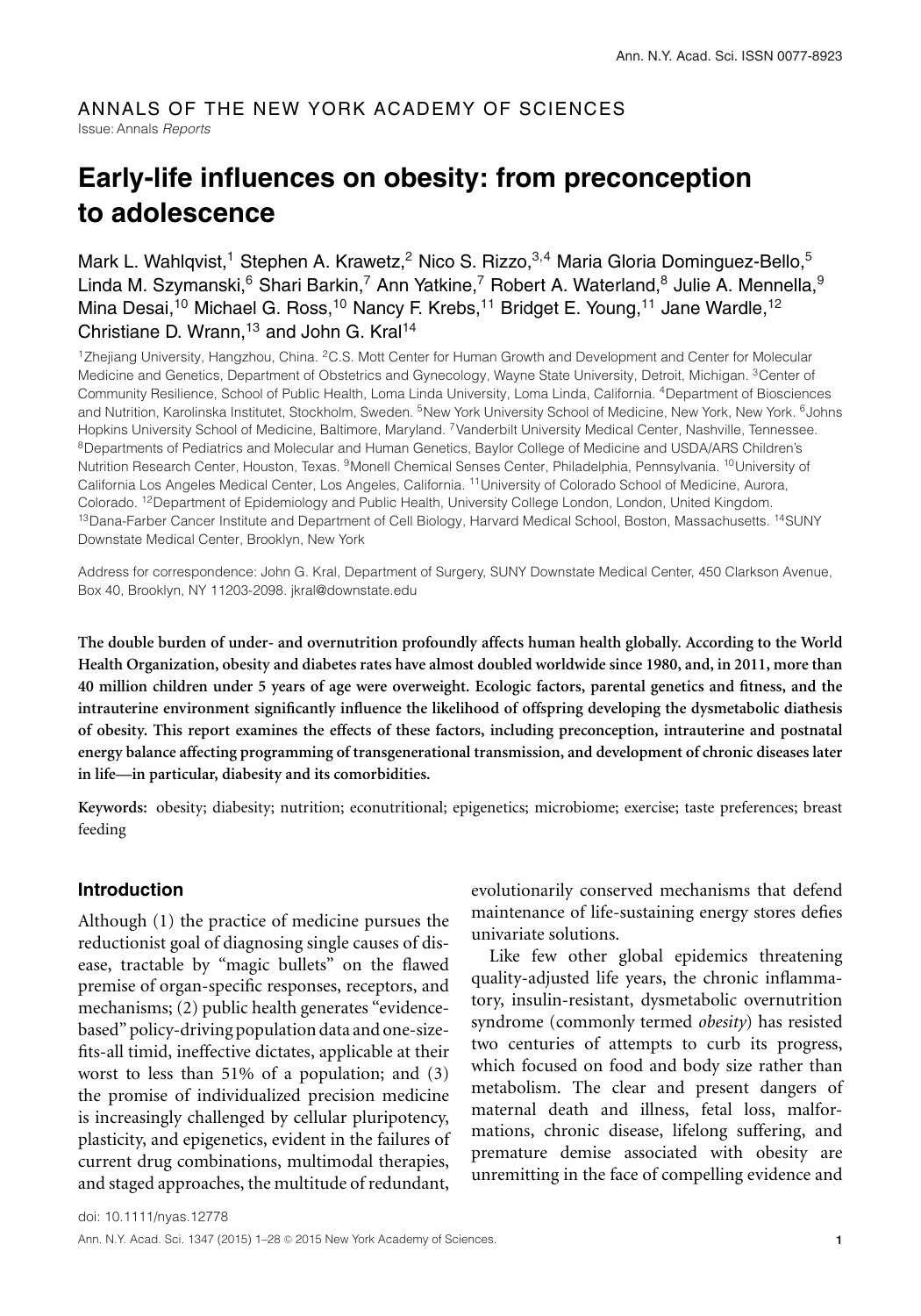substantial progress elucidating mechanisms from mitochondrial to societal.

In this context, the conference "Early-Life Influences on Obesity: From Pre-Conception to Adolescence," held on September 26, 2014, at the New York Academy of Sciences was conceived to examine obesity from an ontological as well as an ecologic perspective, hoping to identify critical nodes amenable to "small miracles"<sup>1</sup> resulting in beneficial "creeping normalcy" from grassroots to government, to find realistic solutions for a conflicted field of real and perceived stakeholders in education, transportation, business, and industry. Successful examples of crosssectorial collaborations exist, as do barriers to scaling and replicating such initiatives. Ultimately, these are questions of measurement, health equity, sustainability, and leadership.

Thus, the opening speaker, Mark L. Wahlqvist, framed the conflict between individuals' health and obesifying ecosystems he had termed *econutritional* while the final speaker, Nico Rizzo, addressed adolescent physical fitness, a determinant of chronic cardiometabolic diseases of later life, as well as transgenerational transmission of the dysmetabolic diathesis of diabesity. Presentations covered the diverse areas of unintended pregnancies, sperm ribonucleic acid (RNA), patrilineal transmission of disease, dysbiosis in the human microbiome, gestational exercise and other intrauterine influences, breast feeding, appetitive behavior, metabolic mechanisms of physical activity, and adolescent exercise.

Readers should view the report from this oneday conference as a "tasting menu" where, however, each item is a meal in itself, each topic sufficiently rich to generate multiday annual conferences, and each speaker is a chef. The goal was to bring together experts from different domains who do not usually participate in the same meetings or compete for the same grants to generate innovative strategies for solving a seemingly intractable evolutionary problem (Fig. 1). Its scope, however, precludes attempts at being comprehensive.

# **Preconception and generational effects of nutrition**

# *Weight management in transitional economies: an ecosystem health dilemma*

Mark L. Wahlqvist (Zhejiang University) discussed the dilemma of obesity and other weight management issues in transitional economies. According to Wahlqvist, virtually every economy is in transition, and the most vulnerable individuals sacrifice ecosystems for survival––for example, to obtain firewood to cook. Others may be environmentally rapacious for profit. Most current health pattern change, of which body compositional disorders are indicative, is attributable to the loss of sustainable ecosystems. The achievement of optimal weight for the majority requires ecological approaches. Effective healthcare practitioners will be required to prevent, diagnose, and manage adiposity and its consequences using ecological methods.

The ways and the circumstances in which we live are changing our energy acquisition and utilization requirements to the detriment of anatomy and physiology, not only intra- but also intergenerationally. The Food and Agricultural Organization (FAO) reports that as the agricultural productivity increases from the lowest to highest quartile, stunting and micronutrient deficiencies diminish while overweight and obesity increase, and their adverse consequences dominate.<sup>2</sup> Prima facie, this looks like a problem of energy balance with greater or lesser micronutrient intake, especially iron, zinc, iodine, and vitamin A. But it is more than that, with problems of impaired energy regulation (IER), with its associated disorders of body composition and a limited diversity of sensory and nutritional inputs. Biodiversity and the use of biodiverse foods are essential for optimal health. That biodiversity extends to our heterogenomic prokaryotic microbiomes and to the extensive functions of molecules by which we sense our general and food environments. In other words, the overall problem is one of ecological disturbance, which might be termed *econutritional*. <sup>3</sup> A striking example of this is the United States, where the access to and consumption of fruit and vegetables by locality is inversely associated with obesity prevalence.<sup>4</sup>

The Organisation for Economic Co-operation and Development (OECD) reported in 2014 that the global financial crisis of 2008–2009 "caused a surge in unhealthy eating as people switched to cheaper, higher calorie food" and that "as a result, rising poverty likely contributed to rising obesity." The most vulnerable were found to be women and the poor. Of particular note, "fruit and vegetable consumption decreased as unemployment increased" in the United States. In the United Kingdom, 8.5%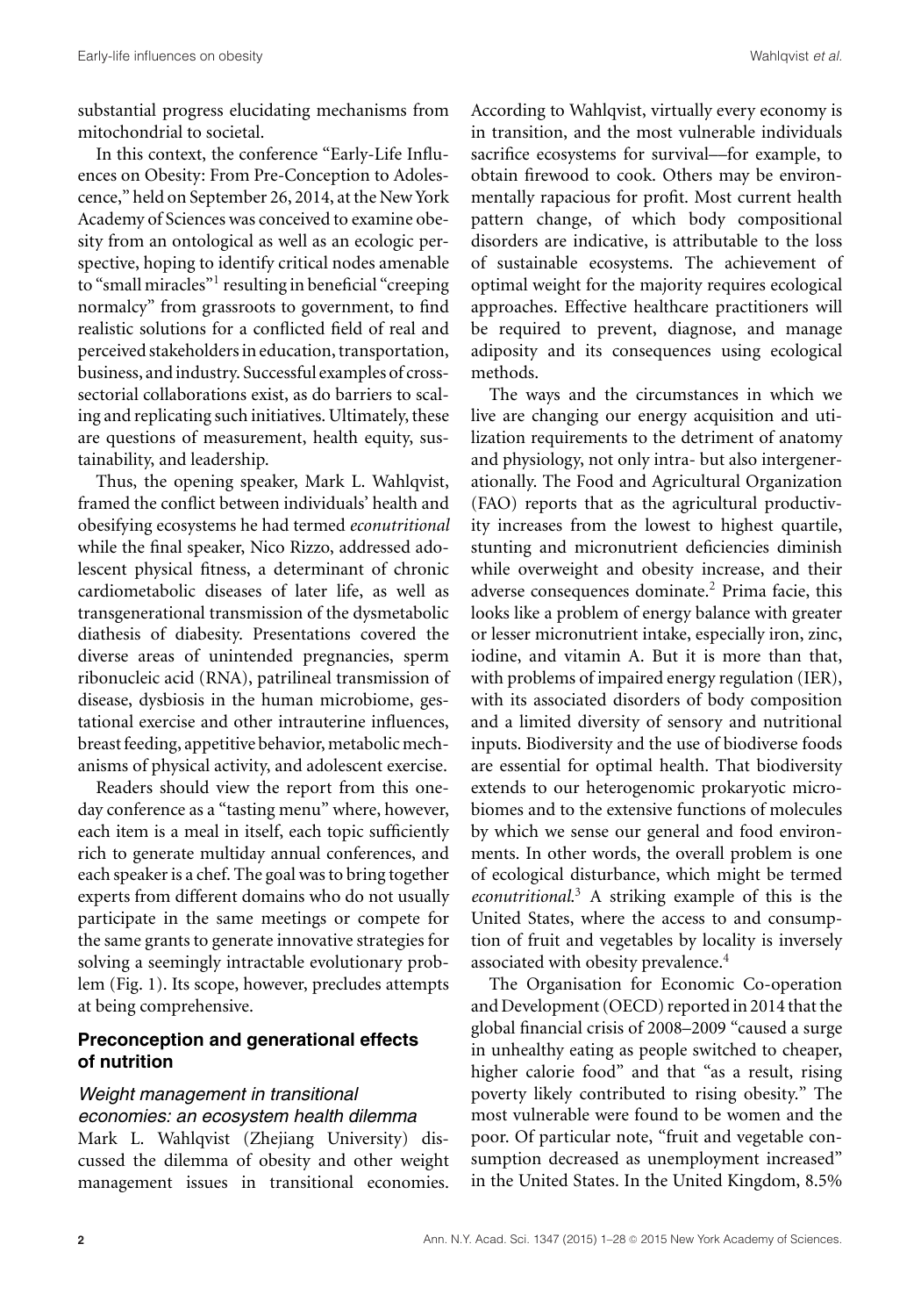

**Figure 1. Obesity: global drivers and local environments. Reproduced with permission from Ref. 107.**

less energy was spent on food, but 4.5% more energy was consumed.<sup>5</sup> In Australia, a cohort study of 7787 people during and after the global financial crisis in relation to financial stress showed that, where present during 2008–2009, there was a 20% increase in the prevalence of obesity to 2010.<sup>6</sup> Adiposity to some extent reflects the financial environment.

A complex biological dysfunction may be regarded as an ecosystem health disorder (EHD). The diagnosis and management of weight disorders requires an appreciation of their ecological context and their status as EHDs. Thus, while indices of body composition disorder may be represented by anthropometric or instrumental measures (e.g., impedance, dual-energy X-ray absorptiometry), these belie primary causality and various pathogeneses with a range of possible personal and societal interventions.

It is increasingly clear that, short of interventions such as bariatric or metabolic surgery for the very obese or metabolically ill, successful longterm arrest of progressive adiposity is difficult. But the risk of this eventuality can be much less where communities, localities, and food systems are conducive to the safe pursuit of walking and recreational activity, and encourage the appreciation, enjoyment, and societal role of food. The success of community-led programs to prevent obesity, such as EPODE (Ensemble, Prévenons l'Obésité Des Enfants—Together, Let's Prevent Childhood Obesity), is testimony to this.<sup>7</sup>

Our dilemma, according to Wahlqvist, is how to promote and enable these ecosystem-based strategies for health at large, even as such systems disappear and become dysfunctional. We must understand that the features required for competent energy regulation without disorders of body composition are environmental connectedness by regular movement to the point of healthful tiredness and natural wakefulness (such as walking, cycling community dancing, and tai chi), a wide range of sensory inputs (such as in touch, sight, sound, smell, and taste), and physiological endocrine inputs into the gut, integument, respiratory tract, reproductive tract, and breast. These require not only appropriate personal behaviors, but also cooperative communities where the household, school, workplace, and recreational settings reflect and support these attributes. The best prospects to arrest the growing epidemic of disorders of body composition and their attendant disordered metabolism are to be found where the approaches are ecologically sensitive and community based.

# *Intended and unintended pregnancies: the role of socioeconomic inequities*

Lawrence B. Finer (Guttmacher Institute) discussed the importance of considering unintended pregnancy as a fundamental measure of a population's reproductive health. Fundamentally, unintended pregnancies are reflective of an inability of women and couples to determine whether and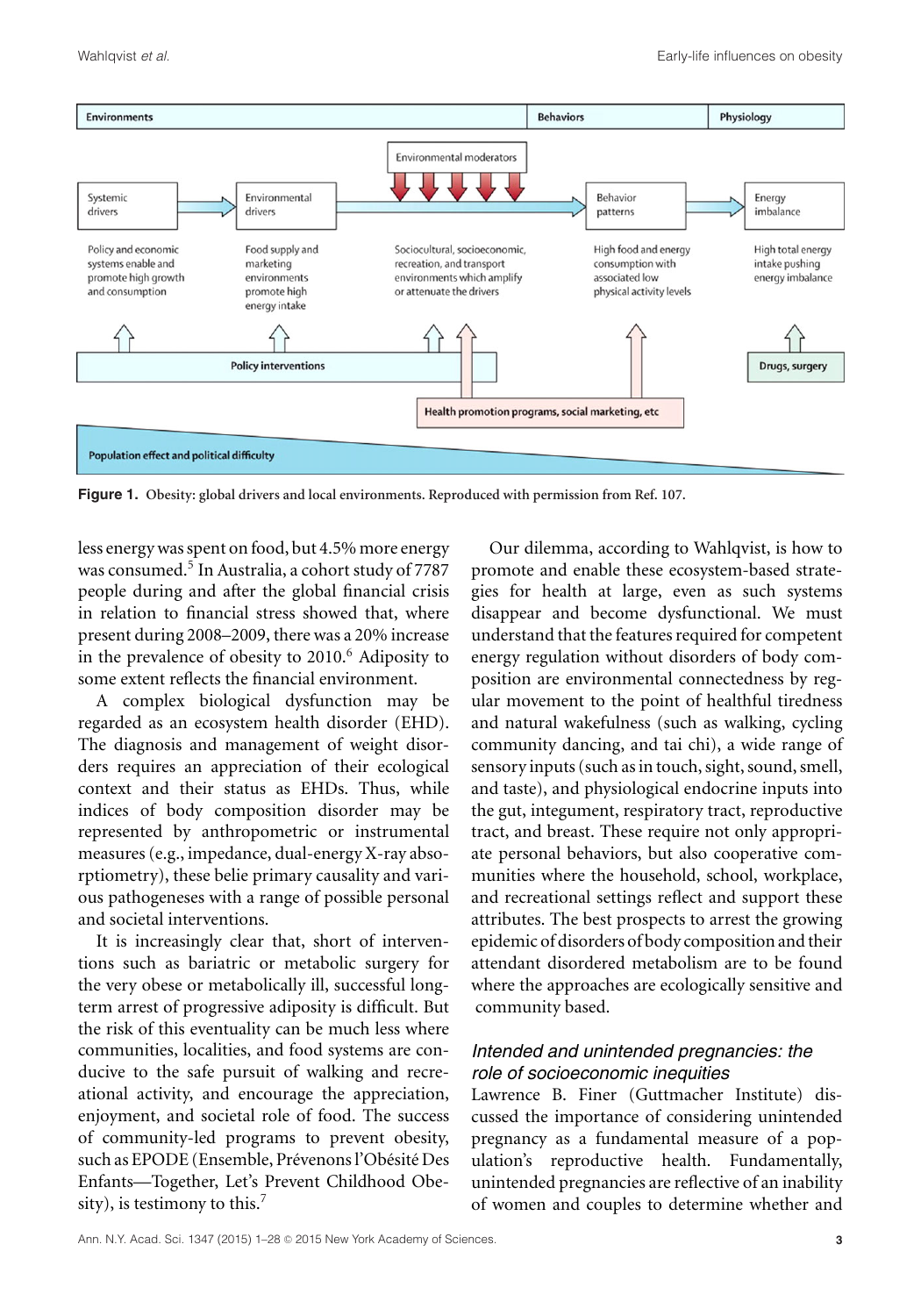when to have children. Unintended pregnancies are mostly mistimed pregnancies, in which a woman becomes pregnant earlier than intended, but they also include unwanted pregnancies in women who did not ever intend to become pregnant. Unintended pregnancies are associated with negative perinatal behaviors (less likely to obtain adequate prenatal care or to breast-feed) that can have negative health outcomes for infants and children.

In the United States, the rates of unintended pregnancies  $(51\%)^8$  and unintended births  $(40\%)$  (Finer and Zolna, unpublished) are much higher than in most other industrialized nations. In 2008 (the last year for which data are available), 51% of women of reproductive age had unintended pregnancies, and these occurred disproportionately among disadvantaged women. Striking economic and social disparities are seen in the rates of unintended pregnancies, with poor women, women with less education, unmarried women, and black and Hispanic women having more unintended pregnancies than their counterparts, with the disparities associated with income and education showing considerable growth between 2001 and 2008.<sup>8</sup> Over this period, while the unintended pregnancy rate (as well as the overall pregnancy rate) decreased among teens, it increased among older women (above 25 years old).

According to Finer, 53% of unintended pregnancies occur where no method of birth control was used, while only 2% affect women using highly effective methods of birth control. In 2012, the American College of Obstetricians and Gynecologists released a position statement arguing that longacting reversible contraception (LARC) methods, such as implants and intrauterine devices, "should be first-line recommendations for all women and adolescents."9 Finer stated that, between 2006 and 2008, 5.5% of U.S. women reported current use of a LARC method, the highest observed since the early 1980s, although below the 14% worldwide LARC use rate.

Fundamentally, Finer concluded, reducing unintended pregnancy must include increasing overall contraceptive use––particularly highly effective methods (e.g., LARC)––and addressing the associated socioeconomic disparities.

### *Paternal contributions: the role of sperm RNA* Stephen A. Krawetz (Wayne State University School of Medicine) began his presentation with an

overview of spermatogenesis, the differentiation process that yields mature, morphologically distinct sperm cells. He emphasized that sperm—an ultracompact delivery system (a nucleus that is ~13-fold more compact than that of the oocyte)contains the same amount of deoxyribonucleic acid (DNA) as the oocyte, yet has room for the  $\sim$ 2 m of paternally derived centrosomes, sperm oocyteactivating factor, and RNAs. This, however, comes at a price, as a substantial portion, if not all, of the cytoplasm has been extruded during metamorphic transformation into a sperm. The majority of the RNA that remains appears fragmented, including the most abundant sperm RNA, rRNAs, which ensures transcriptionally and translationally inert sperm. However, within the sperm of fertile males, some RNAs (in addition to rRNAs) survive<sup>10</sup> (e.g., *ACSBG2*, a transcript of unknown function (in this context)).

When considering the impact of the delivery of sperm RNAs, Krawetz argued, one must take into account the relative state of the contents along with the timing of zygotic genome activation in order to understand the impact of the sperm at fertilization. For example, zygotic genome activation differs markedly in mice and humans. In mice, zygotic genome activation occurs just before the initial division, whereas human zygotic genome activation appears to occur around the 4- to 8-cell stage. The first division is critical in both species, and is likely modulated in part by two microRNAs: mi-RNA-34c and pri-miRNA-181c. The former is one of the most abundant miRNAs observed in human sperm, $10,11$  where it is perhaps required for the first division, although in mice, this is now contentious. At the two-cell stage, activation of the paternal primiRNA-181c by the oocyte likely targets reduction of *CARM1* mRNA in one of the blastomeres to promote differentiation.<sup>10,12</sup> In the remaining blastomere, the activity of CARM1 appears enhanced, as active chromatin marks within the *OCT4* and *SOX2* promoters are laid down. Their activation is essential to maintain cells in a pluripotent state, while the other cell differentiates.

Both examples clearly emphasize the significance of this paternal contribution to the initial steps of development. While they articulate the importance of sperm-derived RNAs in the early embryo, the question remains: what attributes do sperm-derived RNAs contribute to individual development?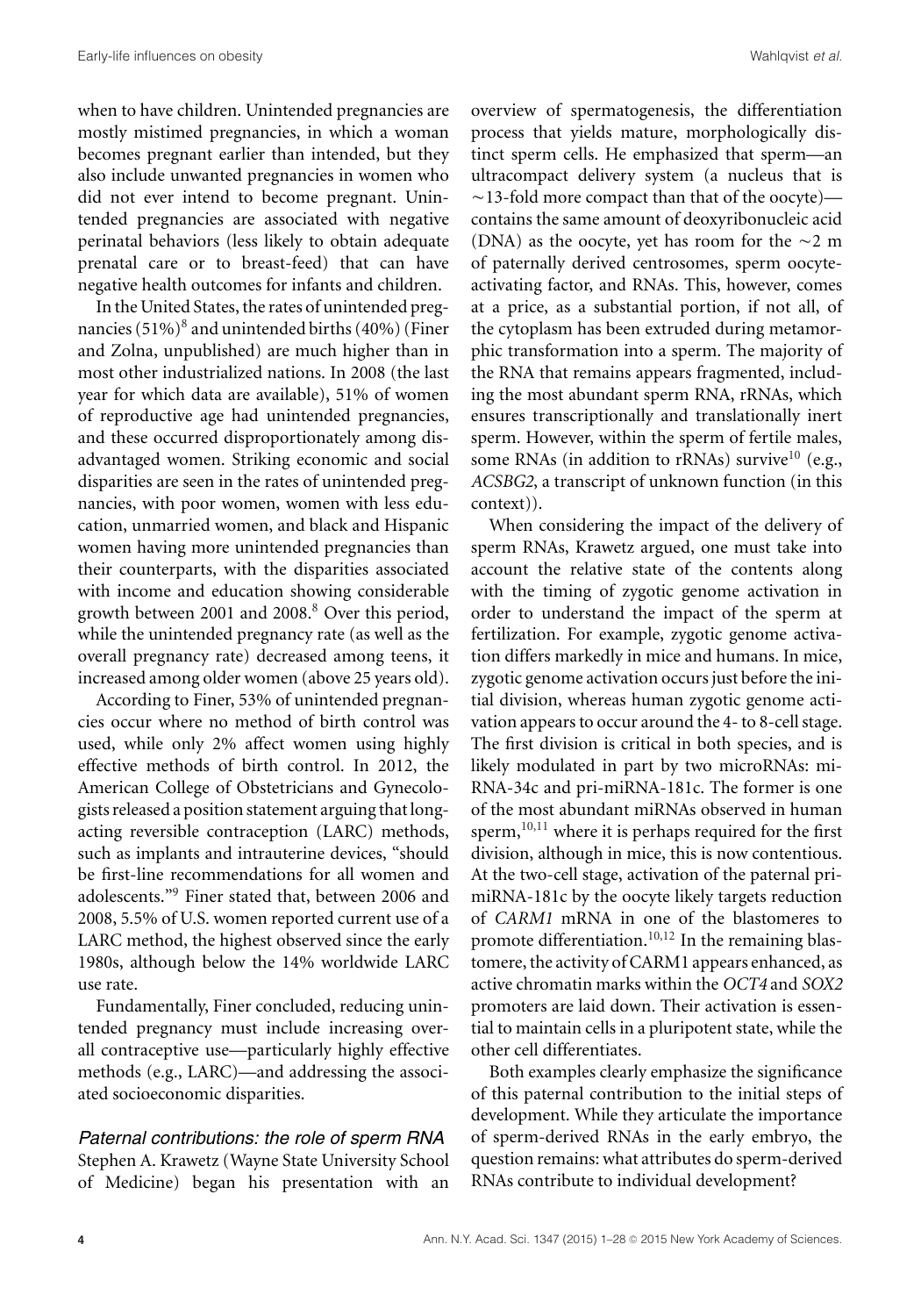Recent reports describing the effects of paternal diet or stress on the offspring have suggested that environmental stressors can predispose offspring to various metabolic syndromes.<sup>13,14</sup> A role for paternal RNAs in the epigenetic transgenerational inheritance of these traits has been proposed. While this seems rather unusual, Krawetz observed, one could view this process as the organism "testing" a response before fixation within the genome. Also unanswered is how such testing is achieved, considering that a signal has to be transmitted––in this case RNAs––from the target to the testis and perhaps back. This has fueled speculation that, perhaps, signaling is mediated by exosomes.<sup>15</sup>

Krawetz summarized by saying that sperm are not just transporters of genomes, but also contributors of other essential genetic, epigenetic, and nongenetic information to offspring.

# *Transgenerational response to nutrition, early-life circumstances, and longevity*

Nico S. Rizzo (Loma Linda University and Karolinska Institute) discussed recent developments in research exploring epigenetics and transgenerational responses to nutrition and early-life circumstances that may identify novel pathways providing insight into the pathogenesis of chronic diseases.<sup>16,17</sup>

While the sequencing and detailed mapping of the genome is essential for a basic understanding of DNA, knowing the mechanisms required for expressing the complex genetic information is essential for understanding the manifestation or repression of disease patterns. Epigenetics––a relatively young field––describes the mitotically heritable state of gene expression potential, enabled by the mechanisms of DNA methylation, histone modification, and chromatin marks.<sup>18</sup> Epigenetics involves the investigation of the mechanisms of both heritable and nonheritable changes in gene expression that do not involve modifications of the DNA coding sequence.<sup>19</sup> The study of inherited and environmentally acquired epigenetic alterations is important to understand disease etiology and the effects of health-altering environmental events across multiple generations.<sup>20</sup>

Transgenerational epigenetic research, continued Rizzo, focuses on measurable outcomes in the offspring generation that are related to preconception exposures in the parental––or further removed––ancestral generations.17 An inclusive investigation of possible transgenerational epigenetic pathways should take into account social patterning and cultural inheritance in order to disentangle secondary pathways that influence measurable health outcomes in offspring. The sociocultural context, environment, acquired and transferred health behaviors, and lifestyles of ancestral and offspring generations need to be considered. Figure 2 provides a schematic overview of interactions and pathways that influence adult health and longevity in the offspring generation.

Interesting paternal transgenerational effects in humans have been observed in the Överkalix cohort in northern Sweden.<sup>21,22</sup> Meticulously maintained parish registries in this mainly agricultural region over more than a century recorded fluctuations in crop yields between years of abject famine and excess resulting in differences in longevity and specific causes of death in subsequent generations expressed through the paternal line.<sup>17,21</sup> Although these observationswere in concordancewith expected differences between X versus Y chromosome transmission, mammalian experiments having shown sex-specific effects of paternal exposures before breeding in the offspring generation,<sup>23,24</sup> work in progress in the Överkalix study might further clarify matrilineal transmission.

These initial observations, and the results of studies such as the Avon Longitudinal Study of Parents and Children (ALSPAC) and others, $17$  indicate the importance of expanding current and future efforts to include, whenever possible, a transgenerational perspective.<sup>17</sup>

# *Panel discussion: John G. Kral (SUNY Downstate Medical Center), Lawrence B.*

*Finer, Stephen A. Krawetz, and Nico S. Rizzo John Kral*: I am asking Dr. Finer and Dr. Krawetz to join us here while the audience thinks of some questions. I am going to use my prerogative to ask a very quick and small question of each of you. I want you to say, in 60 seconds, what your vision is, from your perspective, for the future—what you would like to see next in your field. Dr. Finer?

*Lawrence Finer:* The stubborn unintended pregnancy problem in the United States is tied to inconsistent or even nonexistent contraceptive use. One of the goals should be to try to improve use overall in the population of long-acting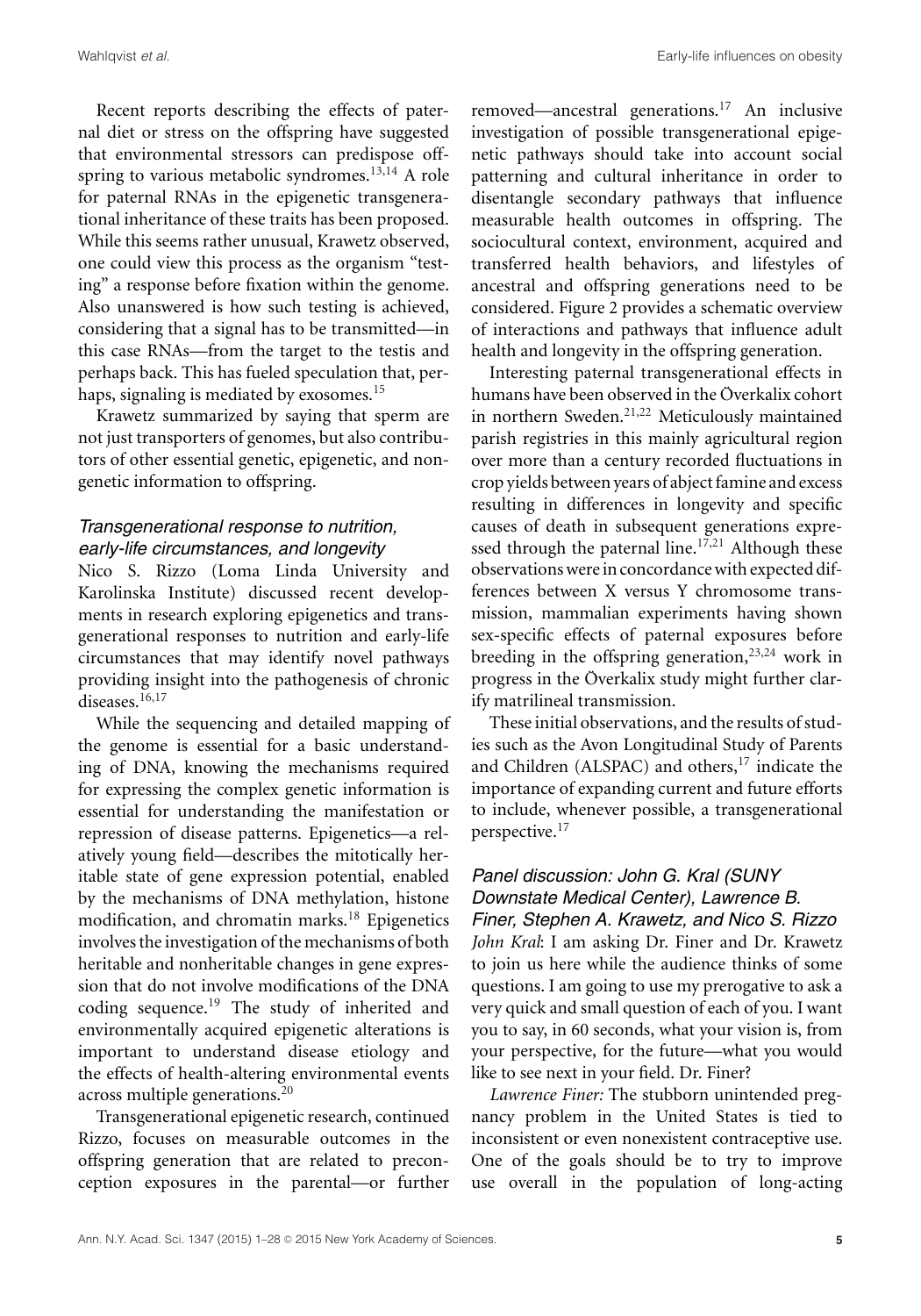

**Figure 2. Schematic diagram delineating the relationships and interactions between exposures and health outcomes in an inclusive transgenerational model.**

methods such as the intrauterine device (IUD) implant.

I do not mean to imply that there is a magic bullet or one method that is best. There is certainly no best contraceptive method; and the particular method that you use really should depend on your own personal child-bearing goals, your relationship situation, etc. We are underutilizing current technology to protect the population against unplanned pregnancy. This needs to change: some professional societies are making efforts in that direction. That's where I think we need to go.

*Kral*: Thank you. We are setting an agenda here. Dr. Krawetz?

*Stephen Krawetz*: My primary concern––the primary reason for my studies––is to ensure the birth and long life of a healthy child. Precision medicine, the ability to have a substantial amount of information on the genetic background of each individual, will allow us to assess the potential risks for the individual and their child. Hopefully, we will ultimately be able to develop strategies to offset the genetic damage in order to minimize risk. There are methods on the horizon, demonstrating that there are various "resetting" mechanisms that are very simple, which can be implemented. We are very close to being able to recognize risks, to then develop strategies to reverse or minimize them.

*Kral*: You're really asking for planned parenthood. *Krawetz*: More for people to take responsibility. *Kral*: Dr. Rizzo?

*Nico Rizzo:* I envision continued progress in the field of epigenetics and human transgenerational research. In the coming years, our knowledge of the molecular basis of possible transgenerational pathways that can affect the health of subsequent generations will be expanded. In the future, by having learned how environmental exposures and health behaviors may affect subsequent generations, we may be able to develop positive interventions affecting the lives of future generations. Having a more thorough understanding of possible pathways can help in the development of more effective public health measures that can be effective on an individual and population level. Further questions would focus on the most effective periods for intervention. Are there specific periods in life when measures are especially effective, such as early childhood or during puberty? Are there other periods in life when specific interventions, programs, or a public health agenda could be most effective? What can we do today so that, in future generations, our children might have better health and be better prepared for an always-changing environment?

*Kral*: Questions from the audience?

*Question*: Dr. Finer, I am curious to know if you're planning to collect information on the relationship between unintended pregnancy and body mass index (BMI). Because while yours was certainly a very interesting talk, I am just curious to know about rates of unintended pregnancy based on BMI. Are obese individuals more likely to experience unintended pregnancies?

*Finer*: That's a very interesting question. I believe that there are data that could answer the question. I'm not sure if the data set I have been using has BMI, but there is a second source of information on pregnancy intendedness collected by the CDC: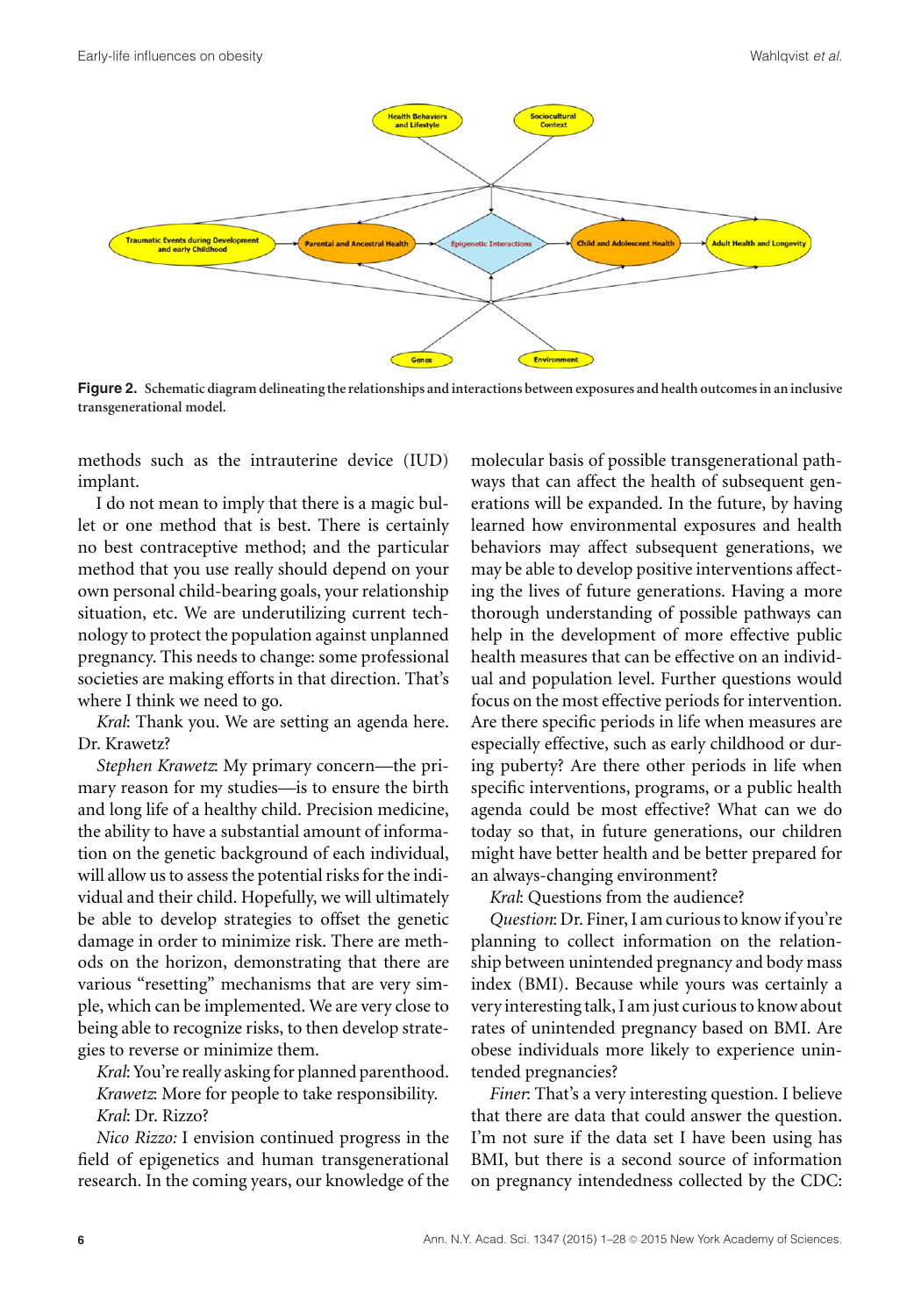the Pregnancy Risk Assessment Monitoring System surveys women about 6 months after they have given birth asking them about many aspects of their pregnancy, including intendedness and also measures like BMI. Possibly those measures are made at the time the mother is interviewed. This would require a little exploration on my part, but it's a certainly provocative question.

*Question*: I have a question for Dr. Krawetz following up on Dr. Rizzo's talk. We heard these very interesting observations about transgenerational influences of grandpaternal nutrition. I am just wondering if you could expound a little bit on the topic. What types of developmental changes are occurring in the sperm around 10–12 years of age, the "slow-growth period"?

*Krawetz*: From 10 to 12 years of age, reaching puberty, is the first differentiation of the primordial germ cells (PGCs), forming active spermatozoa. However, at that point, the PGCs have already been laid out, so it's hard for me to envisage how they could actually be modified. To me, that's the million dollar unanswered question. With respect to timing, I envisage it happening later, when extra RNA is being delivered and taken up through pathways, as is the case with soluble RNAs, while the sperm is actually resting or transiting through the epididymis.We haven't really considered this yet––the techniques are just being developed. That's where I think there is a possibility to actually see the effectors.

*Question*: This is for you, Dr. Rizzo. When we look at the direct effect of a paternal grandfather on a grandson, it's a really dramatic narrative. And yet we don't see the same narrative for the granddaughter, from either the maternal grandmother or grandfather? What's your interpretation?

*Rizzo*: That's a very, very good question I wish I could answer definitively. There are now a number of animal studies that indicate that dietary factors can induce epigenetic changes through the male germ line. There might be some differences in the Y-line, the sperm or paternal line, when compared to the maternal line that may cause diverse epigenetic transgenerational responses, but the mechanisms are not clear yet. We also want to replicate our Överkalix results in other populations to have a clearer picture. In addition, we must continue to study animal models to elucidate epigenetics pathways that may differ between the paternal and maternal line. However, we must consider that epigenetics pathways may differ between diverse species.

*Question*: I'll put Dr. Krawetz on the stand here. There are recent studies showing heritability of histone expression patterns, but are there individual differences in patterns of heritability of the microRNA being expressed within the sperm?

*Krawetz*: Sure. In terms of the consistency of the RNAs, they're identified in sperm among individuals and among populations of cells, not individual cells. It might become possible to sequence the 50 fg of RNA in an individual cell, but the technology is not there yet. I shouldn't say it's possible. It's very doubtful right now.

We have to do it on a population basis. We've looked at over 400 individuals and can classify these individuals in terms of their fertility and fecundity potential. In doing so, we notice that there are consistencies in the patterns. We know that it's reproducible among different individuals. Data suggest that we will be able to identify those key players: we have some interesting candidates, for example, microRNA 34C and 181C and other microRNAs.

We have some supporting evidence that they are important and are actually paternally derived, paternally inherited. The genome in the sperm is actually more compacted in mice, where it's almost like a crystalline structure, whereas in humans, it's floppy. There's a whole series of regions of human chromatin, about 15%, which is in a type of poised, some of which is bivalently marked, chromatin state.

*Question*: I'm a retired primary care physician in New York and have been very frustrated for many years that the scientific advances have failed to curb the rise in obesity and diabetes. I have started a community-based activity group to try to change this.

A question for all of the panelists—is our science too narrow and reductionist? How can the community affect the controversies over important findings in nutrition and contraception that have such a profound influence? Also, how can we spread the knowledge that well-being and stress and physical activity are associated with better health?

*Kral*: That's an important agenda question where we hope to get more information during the day that will help us to formulate practical approaches.

*Question*: Dr. Rizzo, can you give us a sense of the prevalence of obesity in the Överkalix population? Is obesity part of the story at all?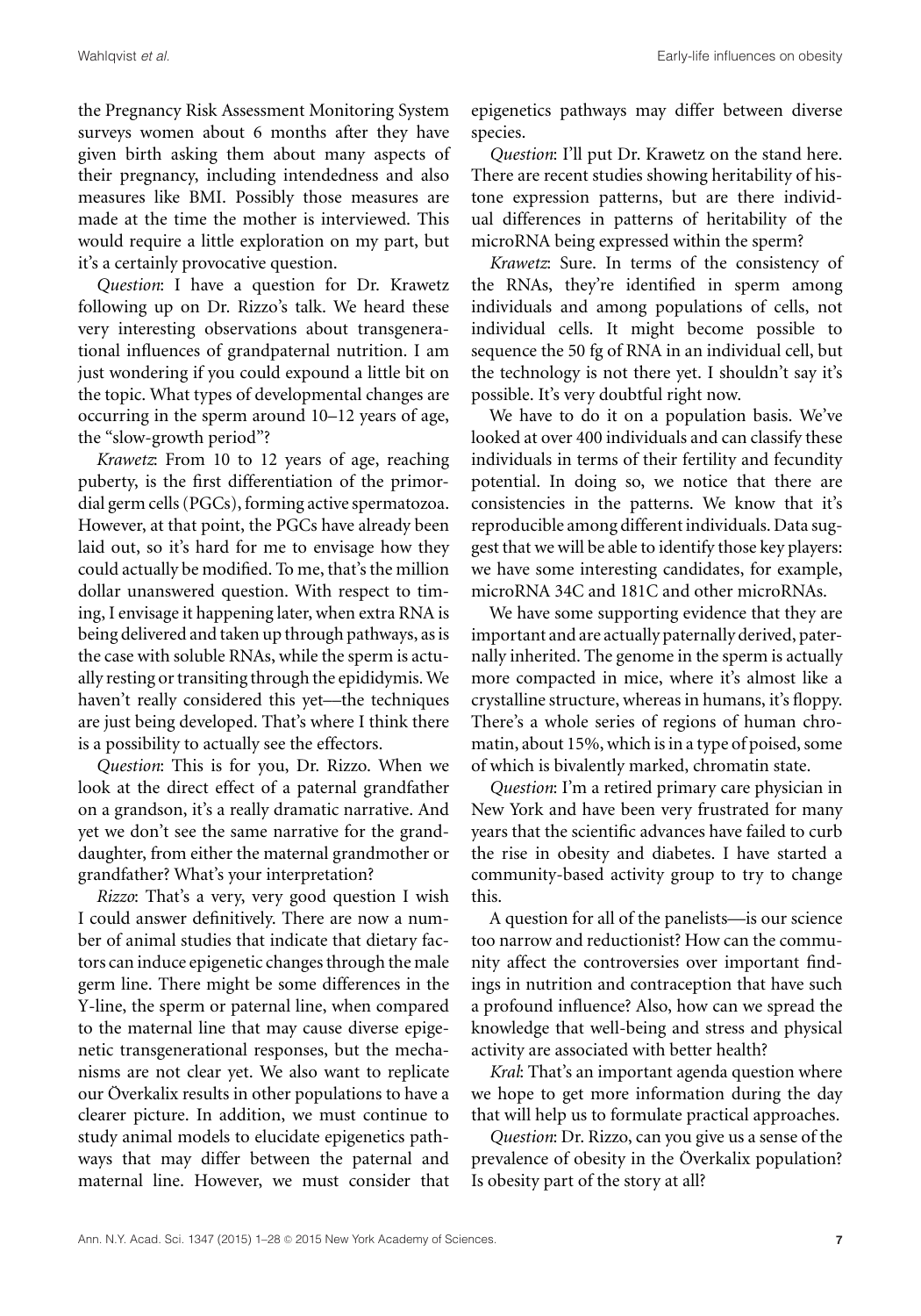*Rizzo*: Even in today's society in Sweden, the obesity rate among Swedes is still relatively low when compared to other industrialized countries. However, our study looked at ancestral populations that were born when the obesity problem did not really exist and the exposure variable was not obesity but food availability.

*Kral*: Thank you panelists and audience.

#### *The microbiome and global health*

Maria Gloria Dominguez-Bello (New York University School of Medicine) discussed global health implications of the human microbiome, the microbial genes that complement the human genome in body niches, and how these microbial communities exert important endocrine, immune, and digestive functions.

The microbiota have been linked to obesity risk and immune-related diseases, among others. Over the past four decades, epidemics of immune-related and metabolic disorders, such as asthma, type 1 diabetes, celiac disease, and obesity, have emerged globally and are associated with industrialization.<sup>25,26</sup> Many of these diseases are associated with excessive or aberrant immune responsiveness mediated by T helper ( $T_H1$ ,  $T_H2$ , and  $T_H17$ ) and/or T regulatory  $(T_{reg})$  immune cells and are believed to originate in early life.

Dominguez-Bello described how the maternal microbiome naturally colonizes various body sites in the newborn and compelling epidemiological evidence that C-section and/or early exposure to antibiotics is associated with increased risk of immune-related diseases.27–37 In addition to this epidemiological evidence, Dominguez-Bello continued, results in experimental animals support a causal link between specific states of intestinal microbes and obesity<sup>38,39</sup> and asthma.<sup>40–42</sup> Research has shown, for example, that the microbiome of Westernized people has a lower diversity of microorganisms than microbiomes of tribal people,  $43-45$ indicating that a Westernized lifestyle greatly affects the microbiota of humans, directly compounded through maternal transgenerational transmission.

# *Offspring effects of maternal exercise before and during gestation*

Linda M. Szymanski (Johns Hopkins University School of Medicine) discussed investigations into the benefits of exercise before, during, and after pregnancy. There is little debate over the health benefits of physical activity for the general population. However, questions remain when it comes to the effects of physical activity during pregnancy. Many benefits have been suggested and supported, including enhanced maternal health, both short and long term, and improved pregnancy outcome. Equally important, the fetus and neonate may derive benefits, perhaps even as adults. Szymanski focused on three antepartum complications that impact short- and long-term maternal and offspring health owing to reduction or absence of physical activity, primarily related to obesity.

Excessive gestational weight gain (GWG), gestational diabetes mellitus (GDM), and hypertensive disorders are frequently encountered complications of pregnancy that may be modified by physical activity (Table 1). Data are the most robust for GDM, with the greatest risk reduction (more than 50%) seen in highly active women who exercise before pregnancy. Much less information is available on the impact of physical activity on hypertension in pregnancy; thus, there is little mention of exercise in the majority of obstetric reviews on management of women with hypertension during pregnancy.

Similar to the general population, one of the major problems surrounding physical activity and pregnancy is not the lack of data supporting exercise in pregnancy, rather it is the lack of participation in physical activity. The data are not encouraging. Only a minority of pregnant women are physically active enough to meet current recommendations. Moreover, many previously active women either reduce or stop exercise during pregnancy. To further complicate the issue, many obstetric providers either do not discuss exercise with their patients or are hesitant to encourage exercise. The apparent lack of counseling on exercise during pregnancy may deprive women of overall health benefits, pregnancyspecific benefits, and consequent offspring health benefits.

Research on fetal responses to exercise, Szymanski continued, should focus on a broad goal of providing additional evidence to encourage exercise during pregnancy and enable the development of evidence-based guidelines for both women and their providers. When healthy pregnant women exercise according to available guidelines, $49$  the activity is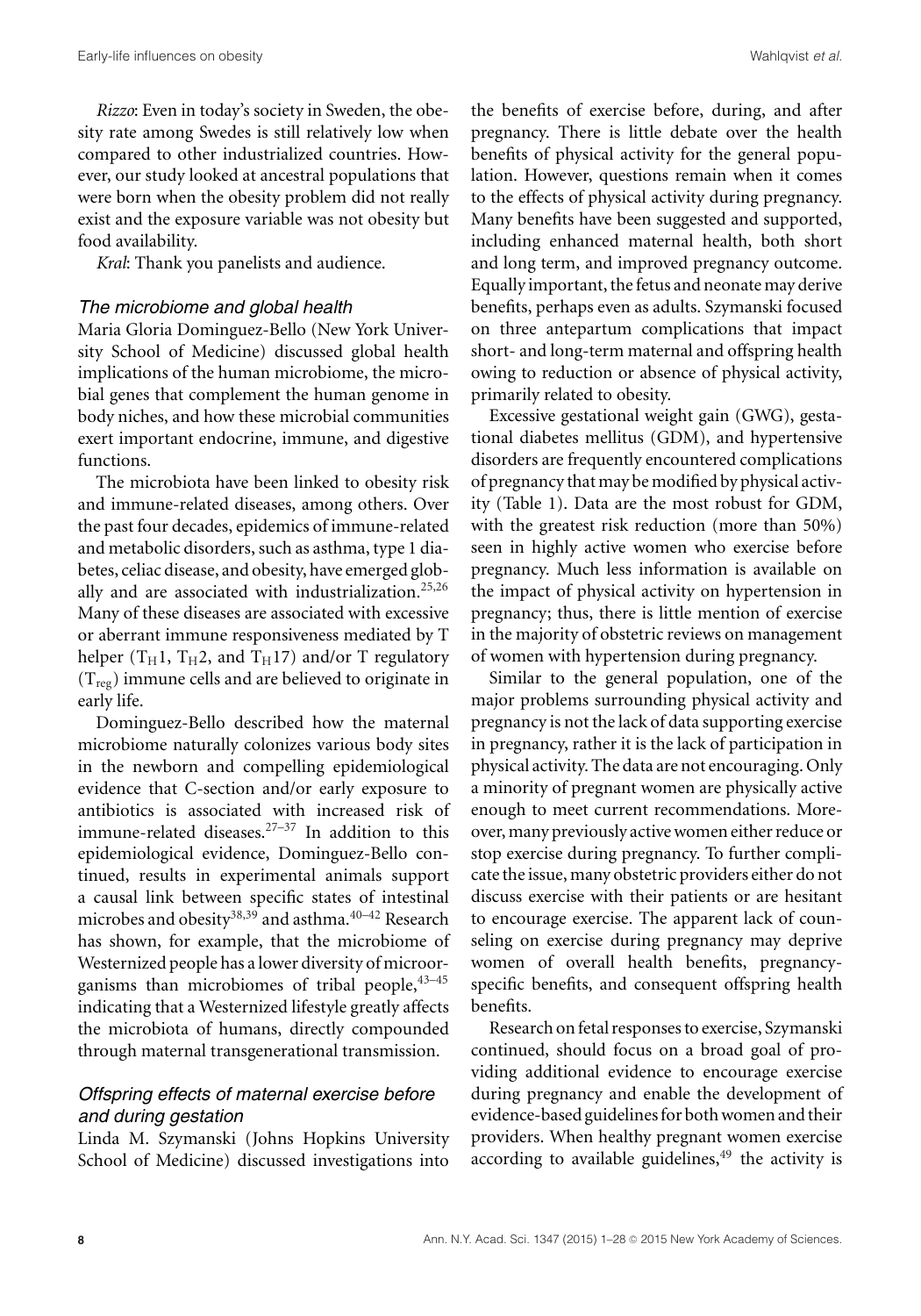|                    | Gestational weight gain                                                                                                                                                                                                                                                                  | Gestational diabetes                                                                                                                                                                                                                                              | Hypertensive disorders                                                                                                                                                                                                                                      |
|--------------------|------------------------------------------------------------------------------------------------------------------------------------------------------------------------------------------------------------------------------------------------------------------------------------------|-------------------------------------------------------------------------------------------------------------------------------------------------------------------------------------------------------------------------------------------------------------------|-------------------------------------------------------------------------------------------------------------------------------------------------------------------------------------------------------------------------------------------------------------|
| Maternal impact    | • Strong predictor of short- and<br>long-term health outcomes<br>(adverse cardiometabolic<br>sequelae by midlife)<br>• Increases risk of gestational<br>diabetes or worsening<br>pregestational diabetes<br>Increases risk of hypertensive<br>disorders<br>• Weight retention postpartum | • Increased risk of gestational<br>hypertension and<br>preeclampsia<br>• Increased risk of Cesarean<br>delivery<br>• Increases likelihood of future<br>GDM as well as type 2 diabetes<br>in next 5-10 years                                                       | • Complicate up to 10% of<br>pregnancies<br>• A leading cause of maternal<br>and perinatal morbidity and<br>mortality<br>• End-organ damage (renal,<br>heart, brain)<br>• Preeclampsia is a predictor of<br>future cardiovascular and<br>metabolic diseases |
| Pregnancy outcome  | • Increased delivery<br>complications<br>• Increased Cesarean delivery                                                                                                                                                                                                                   | • Increased polyhydramnios<br>• Increased preterm labor<br>• Increased risk of shoulder<br>dystocia (resulting in potential<br>neonatal injury)<br>• Increased Cesarean delivery                                                                                  | • Preterm delivery<br>• Increased complications,<br>including placental abruption<br>• Increased Cesarean delivery<br>• Increased risk of postpartum<br>hemorrhage                                                                                          |
| Offspring impact   | • Greater birth weight (large for<br>gestational age, macrosomia)<br>• Strong predictor of short- and<br>long-term health outcomes<br>• Increased BMI in offspring in<br>childhood, adolescence, and<br>early adulthood<br>• Increased blood pressure in<br>childhood through adulthood  | Macrosomia<br>• Respiratory distress syndrome<br>(RDS)<br>• Cardiac septal hypertrophy<br>• Hypoxia at delivery<br>• Metabolic complications<br>• Increased risk of childhood<br>obesity<br>• Increased risk of diabetes in<br>adolescence and early<br>adulthood | • Increased morbidity and<br>mortality, primarily resulting<br>from complications of<br>prematurity<br>• Fetal growth restriction                                                                                                                           |
| Effect of exercise | • Physical activity during<br>pregnancy may be successful<br>in restricting GWG <sup>46</sup><br>• Positively affects other<br>maternal metabolic health<br>parameters (and likely<br>offspring's health parameters<br>also)                                                             | • Physical activity before or<br>during early pregnancy is<br>associated with a lower risk of<br>GDM <sup>47</sup><br>• Possibly improved glucose<br>homeostasis and enhanced<br>insulin sensitivity in offspring<br>of exercisers                                | • Insufficient data<br>• Small studies have suggested a<br>possible reduction in<br>preeclampsia in women who<br>are physically active.                                                                                                                     |

|  | Table 1. Frequently encountered complications of pregnancy that may be modified by physical activity |  |  |  |
|--|------------------------------------------------------------------------------------------------------|--|--|--|
|  |                                                                                                      |  |  |  |

well tolerated by both mother and fetus, as indicated by a variety of commonly used tests of fetal well-being.<sup>50</sup> The hope is that data such as these will reassure healthcare providers that women can exercise during pregnancy when following existing recommendations.

Concluding, Szymanski emphasized that while more data are needed to develop evidence-based guidelines, particularly in women with comorbidities, such as obesity, hypertension, and diabetes, physical activity during pregnancy is a lowcost, potentially high-yield intervention that may significantly improve pregnancy outcome and enhance both maternal and offspring health in the short and long term.

### **Intrauterine environment and programming**

#### *Risk of childhood obesity*

Shari Barkin (Vanderbilt University Medical Center) discussed how obesity and chronic disease are the result of complex interactions between genetic, behavioral, and environmental factors that occur during sensitive periods of development, including pregnancy and early childhood.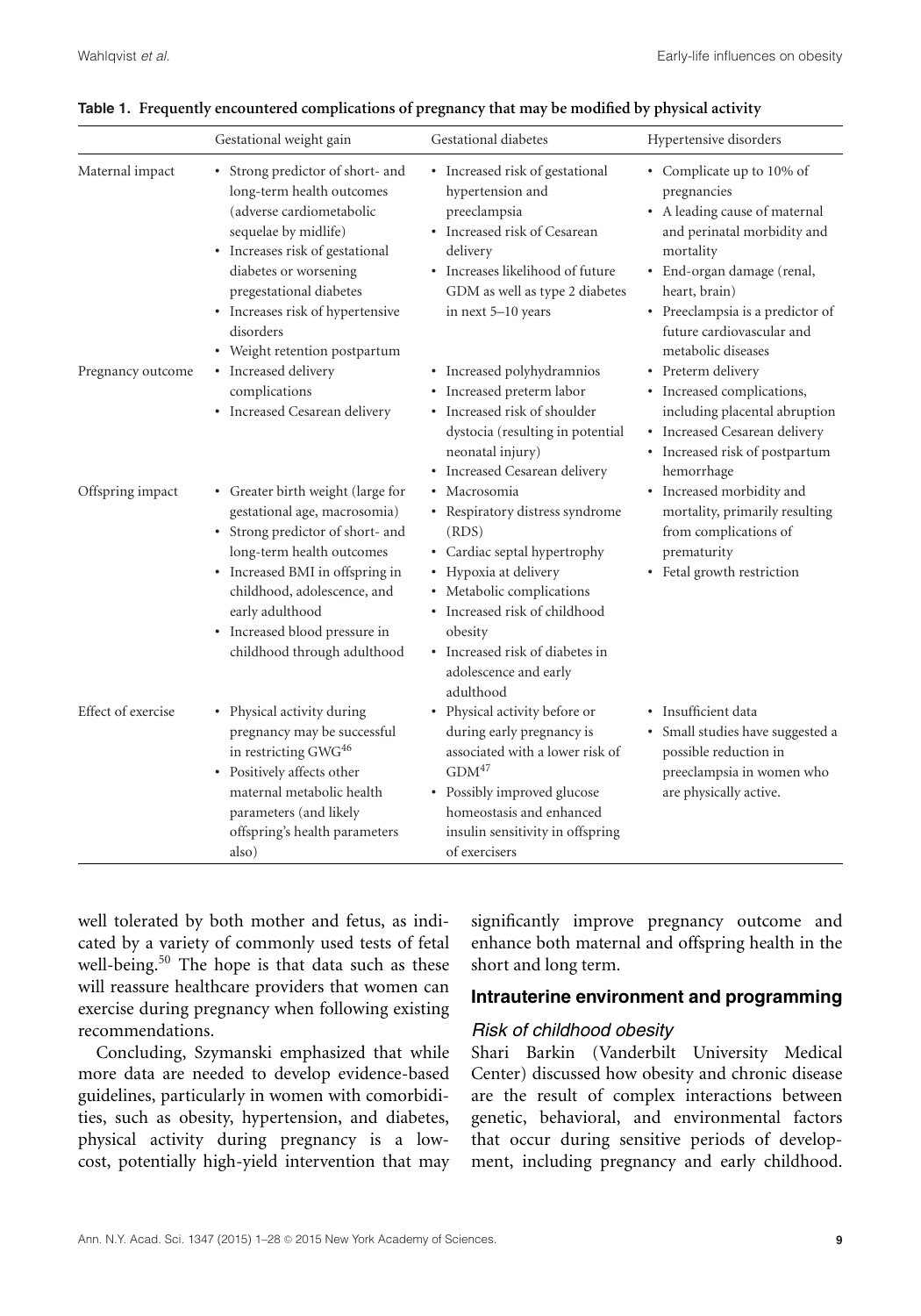Susceptibility to obesity within an obesogenic environment appears to vary greatly among individuals, suggesting interactions between genetic variation and the environment. Exposure to an obesogenic environment and its effect on genetic expression can begin *in utero* and extend through early childhood development.<sup>51</sup> Periods of genetic plasticity occurring in the prenatal and postnatal environments are critical because exposure of the developing fetus, infant, or young child to certain environmental factors has been linked to phenotypic expression of patterns of growth and adiposity that can result in lifelong increased risk of overweight, obesity, type 2 diabetes,<sup>51</sup> and breast cancer. During fetal development, for example, adipocyte differentiation––a predictor of future adiposity––may be directly affected by maternal genetic, hormonal, and behavioral factors.<sup>51,52</sup>

Evidence exists, continued Barkin, for specific vulnerability genes––owing to single nucleotide polymorphisms (SNPs)––which place the individual at risk for obesity when the affected genes are expressed or silenced. As one example, in the United Kingdom, several longitudinal cohorts of children, including the ALSPAC, assessed genetic contributions to childhood obesity and confirmed a strong association with a polymorphism in the *FTO* gene (fat mass and obesity associated). Expression of the SNP-related allele is correlated with increased BMI, adiposity, circulating leptin, and energy intake; impaired control of energy balance; and satiety. Similar associations (of SNP and phenotype) have also shown age-dependent gene expression that changes as a child develops.

Epigenetics presents a far more dynamic potential than SNPs when considering a mechanism to explain the complexities of individual variation in susceptibility to developing obesity. For example, whereas genomic studies detect specific gene variants (SNPs) that serve as indicators of an expected response to nutrients or other environmental factors, epigenetic studies consider how nutrients that interact with genes to modify their expression, for example, through posttranslational modifications of DNA such as methylation and histone acetylation, generate heritable changes passed on to several generations.<sup>53</sup> The epigenome appears to be highly dynamic in response to nutrition, physical activity, and chronic stress, Barkin emphasized.

The evidence for epigenetic modification as a significant modulator of obesity and related diseases compels a deeper examination of exposure to environmental factors that may affect gene expression, particularly during periods of genetic plasticity, that is, from conception through early childhood. By exploring the strength of the biologic evidence surrounding the contributions of early-life experiences in conjunction with genetic processes to childhood obesity, unique opportunities to identify potentially plastic periods ripe for prevention strategies could be uncovered.

# *Nutritional influences on human developmental epigenetics*

Robert A. Waterland (Baylor College of Medicine/ USDA/ARS Children's Nutrition Research Center) discussed the *developmental origins hypothesis*, which proposes that, during critical periods of development, environmental stimuli guide ontogenic processes, leading to persistent alterations in metabolism and risk of disease. Of various potential mechanisms that could mediate such developmental plasticity,<sup>54</sup> induced alterations in epigenetic gene regulation have attracted the most attention in recent years. DNA methylation occurs predominantly at palindromic CpG dinucleotides in mammals. Genomic patterns of CpG methylation, once established during development, are highly stable, affording an outstanding candidate mechanism to explain the life-scale persistence that is the hallmark of the developmental origins paradigm.

However, significant obstacles have impeded progress toward testing the hypothesis that epigenetic mechanisms mediate developmental programming, said Waterland, including the inherent cell-type specificity of most epigenetic marks, the influence of genetics on interindividual epigenetic variation, and the potential for reverse causality (i.e., a disease causes epigenetic changes and vice versa).<sup>55</sup> Importantly, a select class of genomic loci, *metastable epialleles* (MEs), circumvents these obstacles. At MEs, establishment of epigenotype occurs stochastically in the early embryo, but then is maintained and propagated stably to all tissue lineages during subsequent differentiation. This leads to systemic interindividual variation in DNA methylation that is not genetically mediated. Waterland described his group's earlier studies in murine ME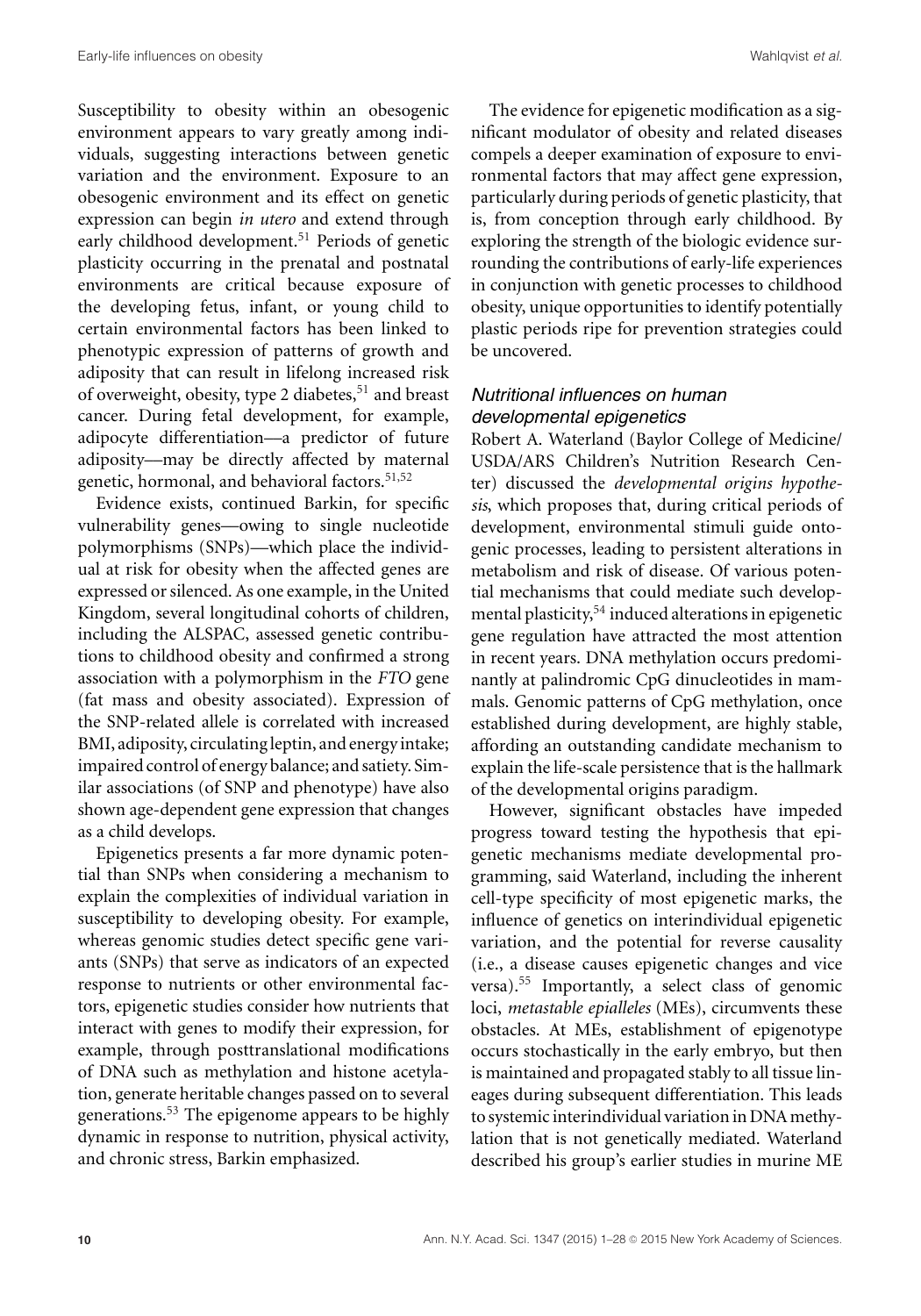models, including agouti viable yellow  $(Avy)^{56}$  and AxinFused,<sup>57</sup> which found that stochastic establishment of epigenotype at MEs is particularly sensitive to maternal nutrition before and during pregnancy.

To identify genomic regions in the human genome with systemic interindividual variation in epigenetic regulation, Waterland discussed a *reduced-representation method* for genome-scale DNA-methylation profiling. Comparing methylation profiles in both peripheral blood lymphocytes (PBLs) and hair follicle (HF) DNA from healthy Caucasian adults identified a small set of candidate MEs.<sup>58</sup> Systemic interindividual variation in DNA methylation was confirmed by studying liver, kidney, and brain tissues of Vietnamese cadavers, and studies in monozygotic twins demonstrated that such variation occurred even in the absence of genetic variation.<sup>58,59</sup>

To test for effects of maternal periconceptional nutritional status, Waterland teamed up with Andrew Prentice and his colleagues, who have for decades been studying the effects of seasonal variation on maternal nutritional status and reproductive outcomes in rural Gambia.<sup>60</sup> In this population, the single annual rainy season, combined with a reliance on own-grown foods, induces a dramatic and repetitive annual variation in energy balance and micronutrient status. Waterland and Prentice initially employed a retrospective design, examining PBL DNA from children (average age 7) who had been conceived during the peak of either the rainy or dry season. At all five human MEs examined, average methylation was higher in children conceived during the rainy season.<sup>58</sup>

Although these findings were generally consistent with the hypothesis that maternal nutritional status affects establishment of DNA methylation at MEs, the retrospective study design made it impossible to rule out the possibility that––rather than maternal nutrition––some other seasonally variable environmental factor had induced the epigenetic changes. Moreover, since only one tissue (PBL) was studied, it was not clear that the environmental effect occurred in the early embryo. For these reasons, again in collaboration, Prentice and Waterland conducted a prospective study of maternal nutritional status and offspring DNA methylation. Across 34 villages in West Kiang, Gambia, more than 2000 women of childbearing age were recruited and visited monthly. At the first report of a missed menses, a peripheral blood sample was collected; once pregnancy was confirmed, each woman was enrolled into the main group, which ensured that maternal nutritional status biomarkers were measured early in pregnancy in the women, who incidentally also had conceived during the peak of either the rainy or the dry season (~70 per season). PBLs and HFs were collected from the infants (average age 6 months) for measurement of DNA methylation. An indicator group of women was studied concurrently. These 30 women of childbearing age from the same villages as the main group provided blood samples monthlyfor 1 year. Their seasonal variations in biomarker status were used to back-extrapolate those in the main group to estimate nutritional status at the time of conception.<sup>59</sup>

As in the earlier study, infants conceived during the rainy season had higher DNA methylation at all six MEs studied. This increment was observed in both PBL and HF DNA, indicating an environmental effect that occurred in the early embryo and was maintained during subsequent differentiation of cellular lineages.<sup>59</sup> Of 13 maternal nutritionalstatus biomarkers examined, two predicted systemic offspring DNA methylation at MEs. Elevated levels of maternal homocysteine and cysteine, downstream by-products of transmethylation, around the time of conception predicted lower DNA methylation in both PBLs and HFs in her infant. These data therefore suggest that, rather than indicators of methyl donor supply (such as folate and methionine), the best indicators of methylation capacity in the early embryo may be circulating biomarkers related to product inhibition.

Waterland concluded that the data indicate that MEs are not merely an epigenetic oddity in mouse models but they also exist in the human genome. And similar to mouse MEs, human MEs are demonstrated to have stochastic establishment of systemic interindividual epigenetic variation that is influenced by maternal nutrition in early pregnancy. Using genome-wide bisulfite sequencing coupled with their multiple-tissue interindividual screen, future work will aim to identify many more human MEs, which may help advance our understanding of how early nutrition determines epigenetic regulation and risk of diseases—including obesity.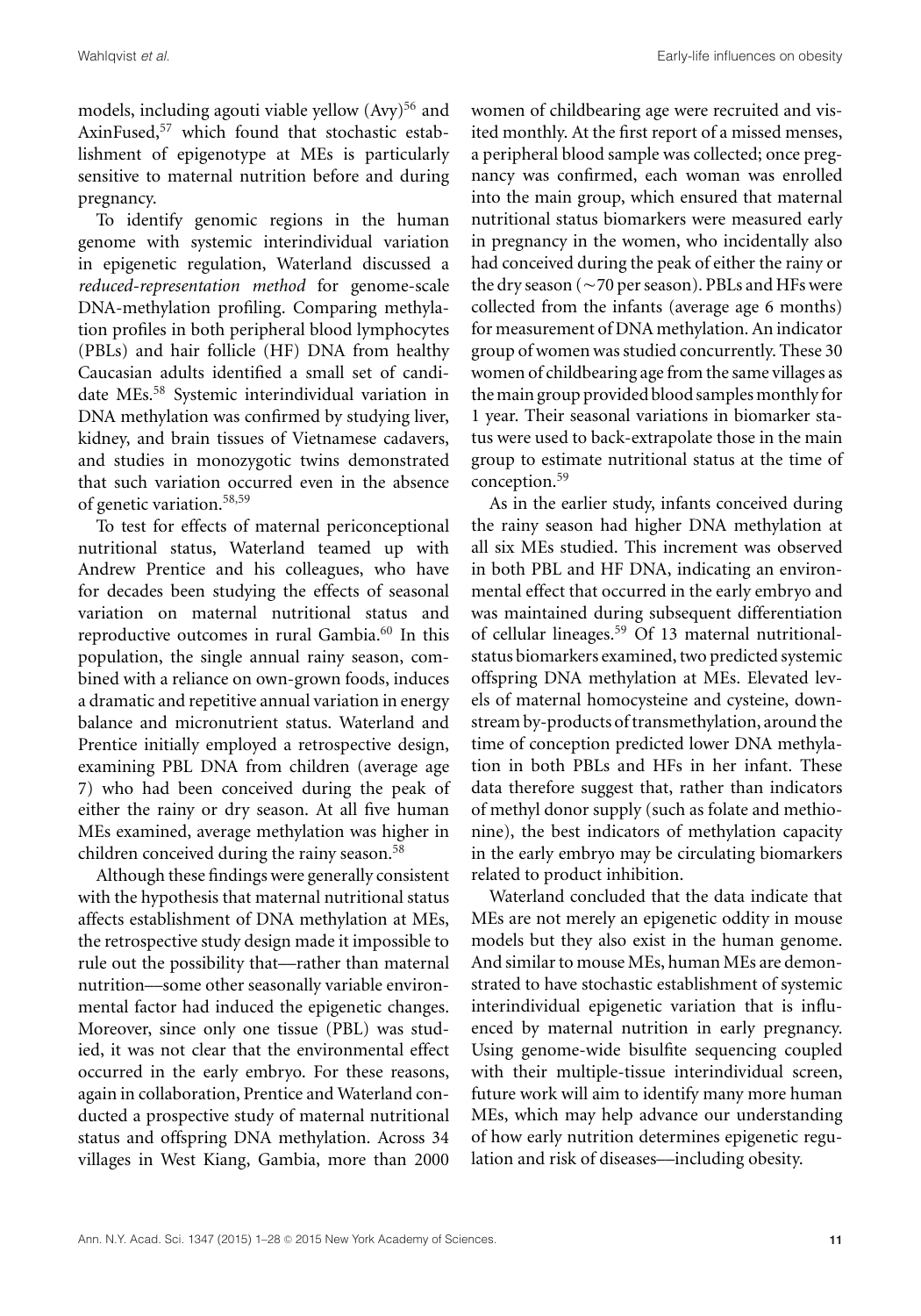# *Ontogeny of taste preferences: basic biology and health implications*

Early-life exposures—both biological and social explain trajectories of health decades later in adulthood.<sup>61</sup> Julie A. Mennella (Monell Chemical Senses Center) offered that, because many illnesses of modern society are in part the consequence of poor food choices dictated by our taste preferences, research on the chemical senses that contribute to the flavor of foods becomes paramount to both understanding children's proclivity for some foods while rejecting others and developing evidencebased strategies to foster healthy food habits.

Basic research has shown that children live in different sensory worlds than adults. Evolution, moreover, has helped define the types of foods initially preferred and rejected by infants and children. For example, they naturally prefer foods with higher levels of sweet (the signal for calories) and salty (the signal for needed minerals) $62$  and reject those with lower levels of bitter (the signal for poison) than do adults.<sup>63</sup> The adult-like pattern does not emerge until midadolescence. Further, tasting something sweet reduces the stress from pain in children. Children's basic biology, a consequence of a long evolutionary history, does not predispose them to favor the recommended low-sugar, lowsodium, vegetable-rich diet, and makes them especially vulnerable to our current food environment, which contains foods high in salt and refined sugars.

If this is the bad news, Mennella continued, the good news is that sensory experiences—beginning as early as fetal life—can shape food and flavor preferences.<sup>64</sup> While children do not have to learn to like sweet and salty foods, they do have to learn the context in which these taste experiences occur. Through familiarization, children develop a sense of what should, or should not, taste sweet or salty. The mechanisms for sensing foods operate before birth and throughout childhood. However, since vegetable acceptance, in particular, is low during childhood through adulthood, many infants are not given the opportunity to taste these foods, and thus to learn to like them. Mothers eating diets rich in healthy foods, including a range of vegetables, can get children off to a good start, since flavors are transmitted from the maternal diet to the amniotic fluid and mother's milk, and experience with such flavors leads to greater acceptance of those foods at weaning. In contrast, infants fed formula learn to

prefer its unique flavor profile and may have more difficulty initially accepting flavors of fruits and vegetables found normally in breast milk of mothers eating a rich diet.

Once weaned, regardless of early feeding mode, infants can learn through repeated exposure and dietary variety, and some evidence suggests that there may be sensitive periods for learning about tastes and flavors early in life.<sup>64</sup> Infants will consume more foods that have a familiar flavor, and are more accepting of novel flavors if they have experience with flavor variety. Although infants often appear to reject vegetables that have a bitter taste, caregivers can enhance acceptance by focusing on infants' willingness to actually eat a food instead of their facial expressions, and by providing repeated opportunities to taste a food. Introducing children repeatedly to individual as well as a variety of fruits and vegetables, both within and between meals, may help them be more accepting of fruits and vegetables, which is difficult to achieve beyond toddlerhood.<sup>65</sup>

Mennella summarized by saying that early-life experiences with healthy tastes and flavors may go a long way toward promoting healthy eating and growth, which could have a significant positive influence on many chronic illnesses associated with poor food choices. Mothers feed their children the foods the mothers like and enjoy. Research is needed to improve dietary habits of women during pregnancy and the postpartum period, as well as understanding of how and when infants learn to like foods; and whether, as for other senses, there are sensitive periods for learning about flavors and foods.<sup>64</sup>

# *Obesogenic effects of developmental programming*

Mina Desai (University of California, Los Angeles Medical Center) discussed how the developing fetus is dependent upon maternal nutritional, hormonal, and metabolic environments, and as such any perturbations may program organ structure, cellular composition, gene expression, and/or the epigenome, ultimately altering metabolism and function.<sup>66</sup> Maternal gestational over- and undernutrition can each result in obese adult offspring. To understand the putative underlying mechanism(s) contributing to offspring obesity, Desai and colleagues in Michael Ross's laboratory have established rat models of divergent maternal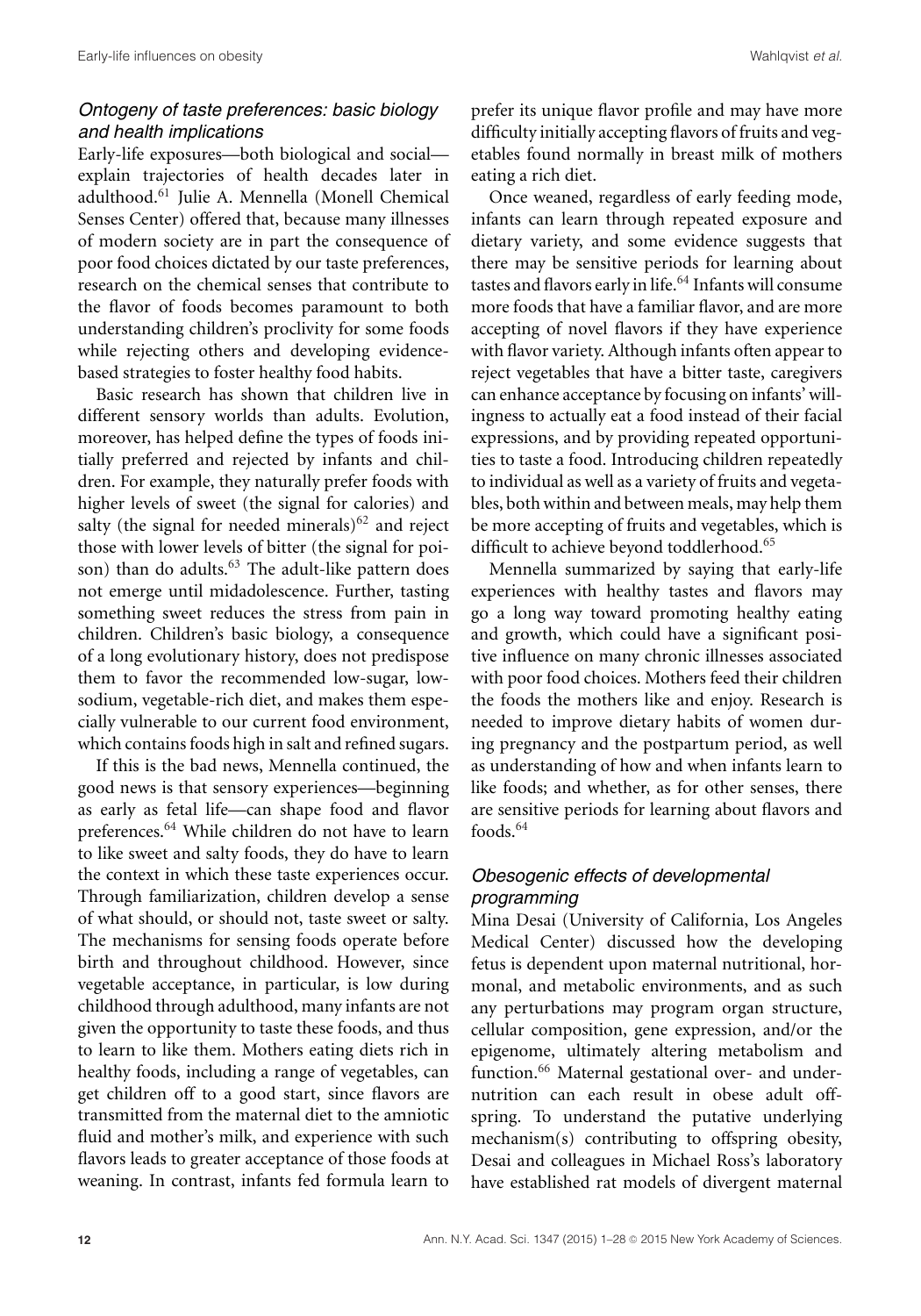nutritional exposures: (1) maternal undernutrition (food restriction (FR)) and (2) maternal overnutrition (high-fat diet (HF)). Their studies have shown that both offspring exhibit early onset of hyperphagia and increased adiposity, suggesting common mechanisms of programmed hypothalamic appetite pathways and adipogenic signals.67,68

Appetite regulation develops first *in utero*, with continued neural development and maturation during the neonatal period. The predominant appetiteregulatory site, the hypothalamic arcuate nucleus (ARC), contains two populations of neurons derived from neural stem cell (NSC) progenitors that have opposing actions onfood intake: orexigenic (agoutirelated protein (AgRP) and neuropeptide Y (NPY)) and anorexigenic (proopiomelanocortin (POMC)). The development of these neurons is regulated by the basic helix–loop–helix (bHLH) neuroproliferative factor Hes1, which promotes NSC proliferation and inhibits downstream bHLH neurodifferentiation factors (e.g., Mash1 and Ngn3). Once activated, Ngn3 further promotes the development of anorexigenic POMC neurons, while inhibiting AgRP expression (Fig. 3A).

Desai and Ross described studies demonstrating that FR and HF offspring exhibit dysfunction at several points in the appetite/satiety pathway. In both groups of offspring, appetite regulation is biased toward orexigenic (AgRP/NPY) neurons and away from anorexigenic (POMC) neurons, resulting in an increased ratio of hypothalamic ARC appetite/satiety gene expression. The underlying mechanism involves reduced Hes1 with subsequent reduced Mash1/Ngn3 expression. They have further explored this pathway in FR offspring using hypothalamic NSCs. FR fetuses exhibit reduced NSC migration (from the periventricular region to the ARC) *in vivo*, with reduced proliferation and neuronal differentiation *in vitro*. Importantly, even in culture media outside the fetal environment, FR NSCs are programmed to preferentially differentiate to appetite as compared to satiety neurons.<sup>69,70</sup>

In addition to programmed appetite/satiety, these studies indicate that adipogenesis is also a contributory factor to the development of programmed obesity. Increases in adipogenesis and fat mass occur pre- and postnatally, though some adipogenesis continues during adulthood. Adipose tissue grows through both cell hyperplasia and hypertrophy. The process of adipogenesis involves differentiation of



**Figure 3. (A) Neural stem cells (NSCs) can proliferate and selfrenew or NSCs can differentiate to neuronal or glial cells. Hes1 promotes NSC proliferation and inhibits Mash1 and NSC differentiation. Reduced Hes1 suppresses NPC proliferation and alleviates Mash1 inhibition allowing NSC differentiation. (B) Preadipocytes (adipocyte stem cells) can proliferate and selfrenew or can differentiate to adipocytes. Mature adipocytes:** adipogenic (PPAR $\gamma$ , C/EBP $\alpha$ ) and lipogenic (SREBP1) tran**scription factors are induced. Hypertrophic adipocytes: availability of excess calories facilitates increased lipid storage and** promotes increased cell size with greater expression of PPAR $\gamma$ , **C/EBP, and SREBP1. Increased macrophage presence is also evident.**

fibroblasts and preadipocytes to mature fat-storing adipocytes. The differentiation pathway is highly organized with precisely controlled expression of a cascade of transcription factors. Of these, the principal adipogenic transcription factors PPAR $\gamma$  (peroxisome proliferator-activated receptor) and  $C/EBP\alpha$ (CCAAT enhancer–binding protein) promote adipogenesis. The downstream target of PPARy is the lipogenic transcription factor SREBP1 (sterol regulatory element–binding protein), which facilitates lipogenesis (Fig. 3B).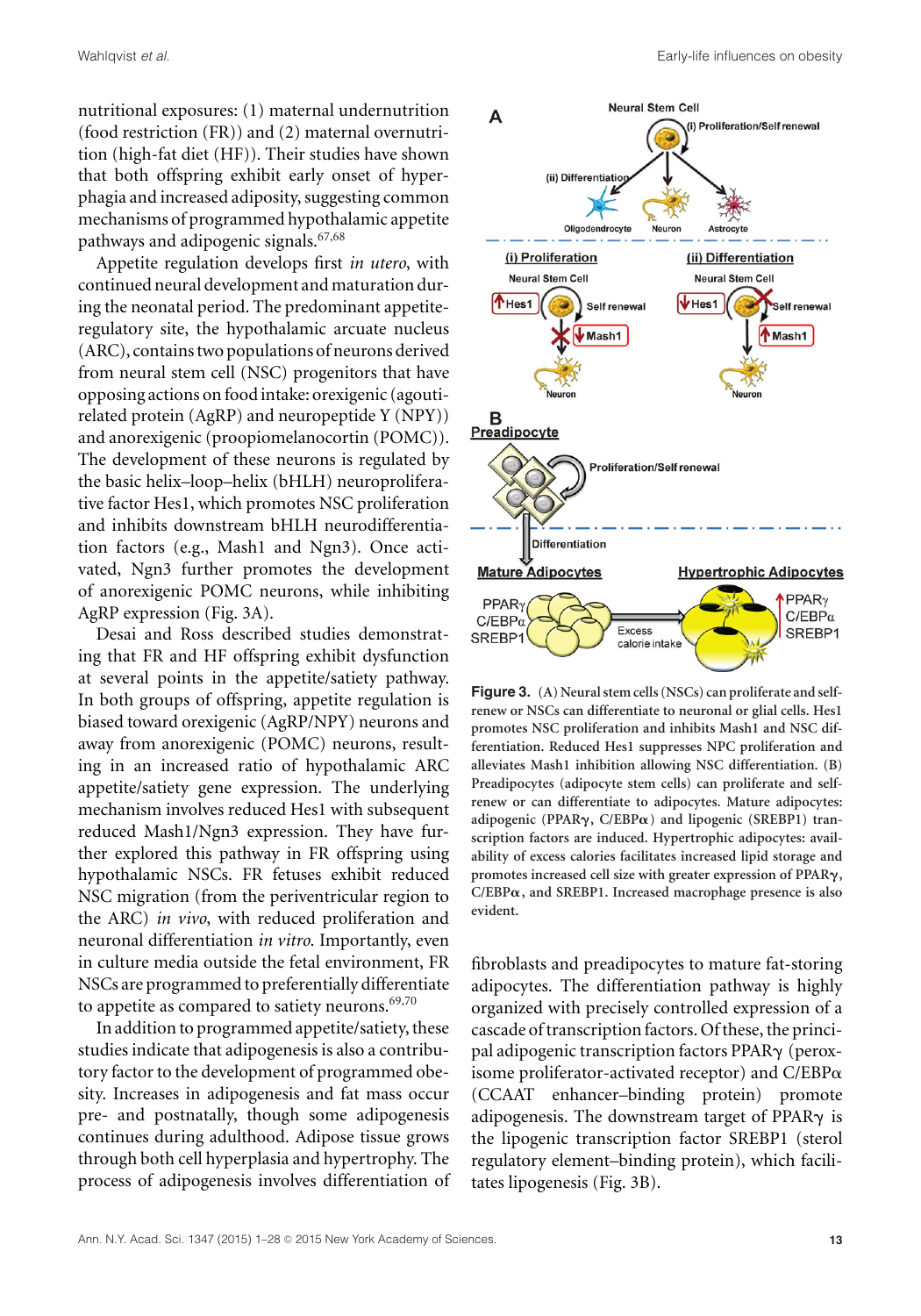In these studies, both FR and HF offspring exhibit enhanced adipogenesis. In both offspring, there is early induction of the adipogenic signaling cascade promoting fat storage, as evidenced by increased gene expression of PPARy, C/EBPa, and SREBP1, as well as increased *de novo* fatty acid synthesis. Utilizing primary preadipocyte and adipocyte cultures, Desai and Ross have further explored whether the increased adipogenic potential of FR adipocytes is due to intrinsic cellular changes. FR preadipocytes have comparatively increased proliferative potential and, when allowed to differentiate to mature adipocytes, exhibit higher PPARy expression with greater lipid content than those of controls.<sup>71,72</sup> Importantly, FR preadipocytes and adipocytes are more sensitive to insulin, a potent growth factor during fetal life. Overall, FR adipocytes in culture retain the phenotype of enhanced adipogenesis and lipogenesis, evidenced by growth in culture, as well as enzyme/signaling expression.

Programmed hyperphagia and adiposity are secondary to enhanced appetite and impaired satiety responses, intrinsic traits of increased adipocyte differentiation, and enhanced propensity for fat storage. These phenotypes result from alterations in stem cell precursors of both appetite/satiety neurons and adipocytes, changes that promote offspring obesity. Early modifications of the maternal nutrient environment may prevent altered development and regulation of appetite and adipogenesis.

# *Breast feeding: molecules, nutrients, and context*

Nancy F. Krebs (University of Colorado School of Medicine) discussed the relationship between bioactive components in breast milk and infant growth, with implications for lifelong adipogenesis. Rapid weight gain during the first weeks to months of postnatal life is associated with later obesity.<sup>73</sup> The growth acceleration hypothesis proposes that rapid growth programs infant metabolism to be susceptible to obesity and comorbidities later in life.<sup>74</sup> Abundant epidemiologic data support the importance of a critical postnatal window, but the underlying mechanisms of programming remain unknown.75,76 While breastfeeding protects against later obesity in humans, $^{77}$  animal data suggest distinct effects of maternal obesity on milk composition that program offspring for increased risk of obesity and metabolic disease.78,79

Krebs suggested that maternal phenotype (normal weight (NW) versus overweight/obese (OW/Ob)) may influence the nutrient profile (bioactive components) of human milk, thus influencing patterns of infant weight gain and fat deposition. Krebs' group has compared the macronutrient content, cytokines, adipokines, and pro-oxidant mediators in human milk between two groups (NW and QW/Ob), and have related the findings to infant growth  $(n = 46)$  and body composition ( $n = 50$ ) in the first 4 months of life in two separate studies. 80,81

Their results identified hormonal differences in maternal circulation, but the general composition of human milk was similar between groups. Leptin and insulin were consistently higher in milk of OW/Ob women across time points ( $P < 0.05$ ). However, macronutrients, adiponectin, ghrelin, and markers of oxidative stress in milk did not differ. The concentration of inflammatory cytokines in human milk also did not differ between the two groups, though the range and variability in cytokine concentrations may obscure meaningful differences.<sup>82</sup>

In a study assessing infant body composition, infants of OW/Ob mothers were heavier  $(P < 0.01)$ and fatter  $(P < 0.02)$  at birth. However, weight (adjusted for sex), percent body fat, weight gain, and fat deposition did not differ from NW comparisons thereafter. Another difference is that the measured rate of infant lean mass gain was higher in infants of OW/Ob mothers. A multivariate model of infant lean mass deposition was constructed using backward stepwise regression; in the final model, only three variables remained and explained 31% of the variability in lean mass deposition: infant sex and milk IL-10 concentrations were positively associated, while milk glucose concentrations were negatively associated with the outcome. None of the biochemical compounds measured in milk was predictive of infant fat deposition over time.<sup>83</sup> Similar results were detected in a second study of similar design that lacked measures of body composition: no differences in rates of infant weight gain were detected between groups. The most robust predictor of rate of infant weight gain over the first 4 months of life was caloric density of human milk at 4 months ( $P < 0.001$ ).<sup>84</sup>

In addition to the biochemical composition of human milk, Krebs' group assessed, in the larger cohort, maternal beliefs and behaviors surrounding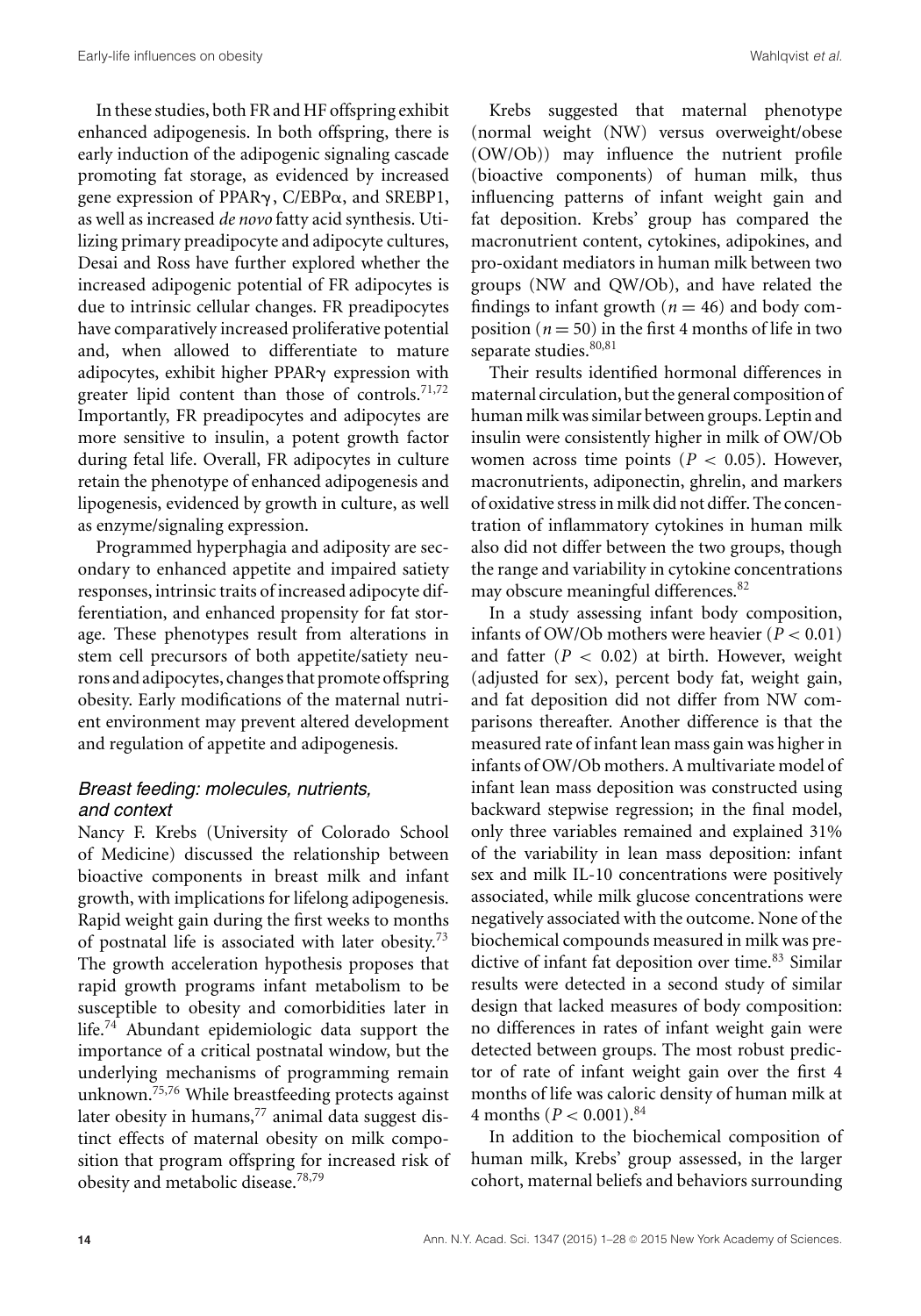infant feeding, as these have been hypothesized to play a role in development of later obesity.<sup>83</sup> No differences in maternal beliefs between groups were detected, though OW/Ob women were more likely to feed their infants on a schedule by 4 months than were NW women  $(P < 0.03)$ . Independent of maternal group, maternal concern about infant milk intake and/or weight gain was associated with a variety of poor outcomes, including less exclusive breastfeeding  $(P < 0.02)$ , a "pressuring" feeding style  $(P < 0.01)$ , and more feeding for infant fussiness ( $P < 0.01$ ).<sup>84</sup>

According to Krebs, the data suggest that bioactive components in human milk and maternal feeding practices may be synergistic drivers of early infant growth. Of particular note, maternal obesity did not affect the general composition of human milk or the body-fat trajectory of infants. The findings support the conclusion that there are potential drivers of lean body mass (LBM) deposition in infants and highlight the need for research that will identify the drivers of infant adipogenesis. Breastfeeding may attenuate the adverse impact of maternal obesity, and therefore may be especially important to limit the mother-to-child transmission of obesity.

### **Resetting the program: neonatal to adolescence**

#### *Appetite as a susceptibility factor for obesity*

Jane Wardle (University College London) argued that the tripling of obesity rates over the past 30 years is undoubtedly due to environmental changes, most likely a combination of increased availability and use of energy-dense, accessible, intensively marketed food, and diminished physical activity. However, within-population variation in adiposity is largely caused by genetic differences, with heritability estimates exceeding 70% (even since the beginning of the current obesity epidemic). A resolution to the seeming paradox of obesity being both highly environmental and simultaneously highly genetic is the idea that genes do not act directly on adipogenesis but rather determine intermediate phenotypes whose expressions are sensitive to the environment. In the context of a *behavioral susceptibility model*, Wardle proposed that two appetitive traits, *food responsiveness* (which upregulates the urge to eat in the presence of food cues) and *satiety responsiveness*(SR) (which downregulates the

urge to eat following food intake), are candidates for the intermediate phenotype.<sup>85</sup> These traits were implicated decades ago in seminal work by pioneers in the field Jean Meyer, Mickey Stunkard, and Stanley Schachter, who demonstrated striking differences between obese patients and healthy controls, although they did not specifically emphasize genetic or environmental processes.

Wardle's group has carried out a series of studies designed to elaborate the behavioral susceptibility model, focusing specifically on SR, partly because it has been neglected in the recent canon of obesity research, and partly because it has particular salience in early life. The research has aimed to (1) test for quantitative, prospective associations between SR and weight, (2) assess the heritability of SR and determine its association with obesity genes, and (3) examine associations between SR and food intake in daily life.

To obtain large enough sample sizes to have the power to address these questions, Wardle's group used validated, psychometric measures of SR from the Child Eating Behaviour Questionnaire or its infant version (the Baby Eating Behaviour Questionnaire).86,87 In several community-based samples with objectively measured weights, they confirmed lower SR in obese than in normal-weight children, and a quantitative association between SR and weight across the distribution. To test the direction of causation more stringently (e.g., with a prospective design and holding environmental factors constant), they examined within-pair differences in growth trajectories up to 15 months in DZ twins differing in SR at 3 months.<sup>89</sup> Weight data were predominantly from medical records of infant growth, and otherwise from parent-reported weights using scales sent to the home. As predicted, the twin with lower SR gained significantly more weight up to 15 months.

Wardle's group has previously demonstrated high heritability (>70%) of SR in two twin samples, and used the twin design to show a bivariate genetic association between SR and weight, implicating shared genetic etiology. More recent work has taken this forward by showing that a 32-SNP *polygenic risk score* (PRS) is linearly related to SR, and that SR mediated the PRS–adiposity association.<sup>89</sup> The effort now is to look for associations between SR, meal patterns (from 3-day diet diaries), and growth. Their preliminary data show an association between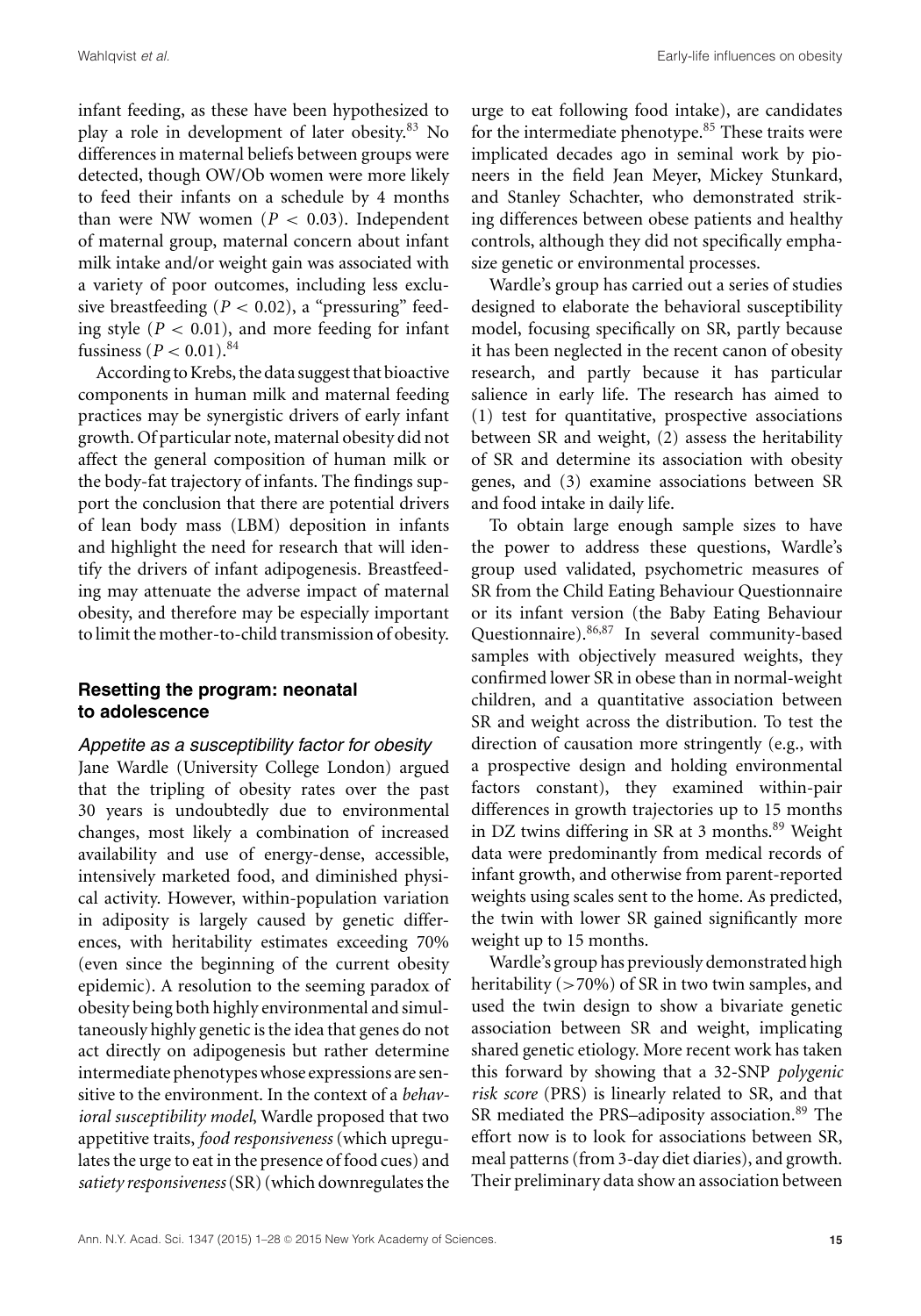SR and meal size at age of 21 months, with no association between SR and either meal frequency or the energy density of meals. Meal size also appears to have a much stronger association with weight gain up to age 5 than does meal frequency or dietary energy density. Wardle's group is planning to examine whether home-environment characteristics modify associations between appetite and weight.

The data support the conclusion that SR is an intermediate phenotype associated with obesity genes, and they help to explain how genetic and environmental influences are linked. The findings may stimulate interest in the role of satiety in the etiology of obesity.

### *Exercise and neurodegeneration: a potential therapeutic role for FNDC5/irisin*

According to Christiane D. Wrann (Dana-Farber Cancer Institute and Harvard Medical School), studies in humans and several rodent models have shown that exercise can improve cognitive function; this has been linked to increased expression of brain-derived neurotrophic factor (BDNF).<sup>90</sup> However, the underlying mechanisms driving the elevation of this neurotrophin remain unknown.

Cognitive impairment is a major socioeconomic health burden that is caused by a variety of conditions, including aging and neurodegenerative disorders such as Alzheimer's disease. The disability associated with cognitive impairment is devastating, and the economic and social costs of caring for the affected individuals are staggering; yet effective treatment options are woefully inadequate, primarily owing to a lack of therapeutic targets. For example, it is estimated that 5.1 million Americans may have Alzheimer's disease and prevalence doubles every 5 years beyond age 65. The national costs of caring for individuals with Alzheimer's disease are estimated at more than \$100 billion annually.<sup>91</sup> On the other side starkly stands the lack of effective therapeutic options.

Exercise—especially endurance exercise—is known to have beneficial effects on brain health and cognitive function.90,92 The improvement in cognitive function with exercise, namely, in learning and memory, has been most prominently observed in the aging population.<sup>93</sup> Exercise has also been reported to ameliorate outcomes in neurological diseases such as depression, epilepsy, stroke, and Alzheimer's and Parkinson's diseases. The effects of exercise on the brain are most apparent in the hippocampus and the dentate gyrus, parts of the brain involved in learning and memory. Specific beneficial effects of exercise in the brain include increases in blood flow to the hippocampus and increased hippocampal size in humans. Exercise also causes morphological changes in dendrites and dendritic spines, increased synaptic plasticity, and *de novo* neurogenesis in the dentate gyrus in various rodent models of exercise.

Wrann and Spiegelman *et al.* previously reported that the protein FNDC5 and its secreted form, irisin, are important mediators of the beneficial effects of exercise on metabolism. They showed that FNDC5 is also elevated by endurance exercise in the hippocampus and reported a novel pathway regulating BDNF expression in the brain after exercise. Mice were exercised for 30 days using voluntary free-wheel running and compared to sedentary control mice, which were housed without a running wheel. Subsequent gene expression analysis revealed increased *Fndc5* in the hippocampus.

Further mechanistic studies in primary neuronal cell cultures and in mice lacking PGC-1a (*Pgc1a–/–* mice) identified the metabolic transcriptional coactivator PGC-1a as a major inducer of FNDC5, which supports the notion of cross talk between the metabolism and the brain in exercise. In turn, FNDC5 can drive increased expression of the aforementioned important neurotrophin *Bdnf* and other neuroprotective genes. In contrast, decreasing FNDC5 through RNA interference (RNAi)– mediated knockdown reduces *Bdnf* expression.

Having shown that FNDC5 is a molecular link between exercise and increased BDNF in the brain, Wrann *et al.* asked whether genetically increasing FNDC5 in the absence of exercise would have a similar effect to exercise itself. Using adenoviral vectors, the FNDC5 levels in the liver, and, consequently, the amount of circulating irisin in the blood was raised. Seven days later, the brains of the mice were examined, and a significant increase in BDNF and other neuroprotective proteins was observed in the hippocampus.<sup>94</sup>

Taken together, their findings link endurance exercise and the important metabolic mediators, PGC-1a and FNDC5, with BDNF expression in the brain. They are currently investigating the identity of the irisin receptor. While more research will be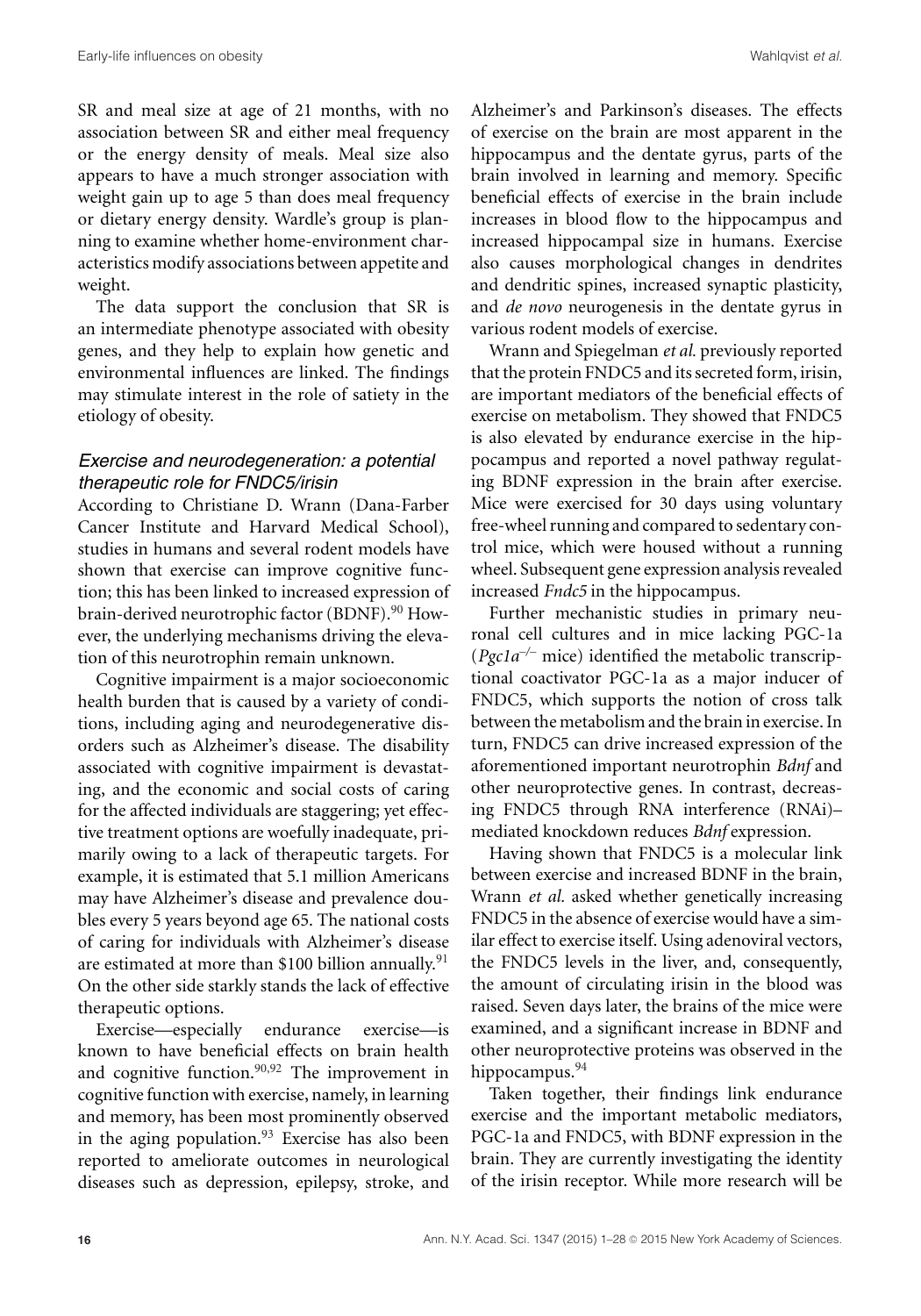Wahlqvist *et al.* Early-life influences on obesity

required to determine whether the FNDC5/irisin protein actually improves cognitive function in animals, this study suggests that a natural substance given in the bloodstream might mimic some of the effects of endurance exercise on the brain.

# *Modifying young couples' lifestyle choices to prevent diabetes in the next generation*

Susanne Stormer of Novo Nordisk described the company's pilot initiative to improve women's health and lifestyle choices before and during pregnancy to reduce maternal and offspring risk of developing diabetes later in life, which can be replicated, scaled, and sustainably run in different settings. The project is underway in partnership with the Ministry of Health in Malaysia, where rapid socioeconomic, dietary, and lifestyle changes have let to a threefold increase in diabetes prevalence in women of reproductive age. The program targets young couples responsibly planning pregnancies before conception, seen as the best time to prevent GDM and other forms of diabetes. After studying lifestyle habits of this young population, the Malaysian pilot initiative will explore ways to encourage women to adopt healthy lifestyles, including changing their diets and exercise habits, to demonstrate that prepregnancy interventions can improve health during pregnancy, reduce GDM, and show that these interventions improve long-term health outcomes for both mothers and children.

# *Urban adolescent fitness for the next generation*

Fitness goes beyond appearance or athletic ability. It is adaptive and expresses the physiological status of an individual and, in distinction to "health," is measurable. Examples of measures of physical fitness are cardiorespiratory endurance, muscular endurance and strength, body composition, and flexibility.<sup>95</sup> Among these, cardiorespiratory fitness is an important indicator of health and cardiometabolic risk in children and adolescents.<sup>96</sup>

In his second talk, Nico Rizzo discussed the latest brief on fitness among U.S. youth aged 12–15 years released by the National Center for Health Statistics,  $97$  which reported that adequate levels of cardiorespiratory fitness decreased from 52.4% in 1999–2000 to 42.2% in 2012, a 20% decrease in one decade. Overweight and obese children had substantially lower levels of cardiorespiratory fitness than normal-weight youth, <sup>97</sup> related to the fact that approximately 30% of children age 6–11 are overweight and 15% are obese, with similar prevalences among adolescents age 12–19: 30% overweight and 16% obese.<sup>98</sup> These developments demand integrative interventions that can reverse these negative trends and equip a new generation of urban adolescents with the necessary conditions for improving their fitness and health.

Longer duration and higher intensity of physical activity result in improved cardiorespiratory fitness.<sup>96</sup> Rizzo argued that interventions and programs should address the need for safe local places and sufficient time for urban adolescents to pursue physical activities that will develop and improve their fitness. Such programs should include school curricula with regular physical activity classes adapted to the needs of all students, focusing on activities that improve cardiovascular fitness more than once per week. Urban planning and community initiatives must include "green zones" and parks that provide spaces for play and exercise, safe pedestrian and bicycle paths that allowfor physical activity on the go, and events that ignite and foster the fun of physical activity on a community scale. Sweden and other countries have implemented policies that facilitate safe physical activity and mobility in urban environments. Cities such as Curitiba, Brazil and Austin, Texas, and many others including the EPODE program<sup>7</sup> mentioned in Dr. Wahlqvist's presentation, are focusing on livability in modern urban centers. However, to be successful in improving the fitness of a new generation of urban adolescents, any initiative should result in the healthy choice, the easier or natural choice to make, even for those that are disadvantaged.

# **Summary and review by John G. Kral: Diabesity in 2015—healthy habits and possible policies**

# *Problems*

**Maladaptive mechanisms.** Human evolution has qualitatively and quantitatively favored physiologic homeostatic mechanisms for detecting, assimilating, and storing nutrients, which, in the preindustrial era, was offset by the exertion of obtaining, producing, processing, and preserving nutrients. The transition from foraging to agriculture increased sedentism, decreasing lower body bone density and muscle mass. Mechanization and the built environment of developed nations also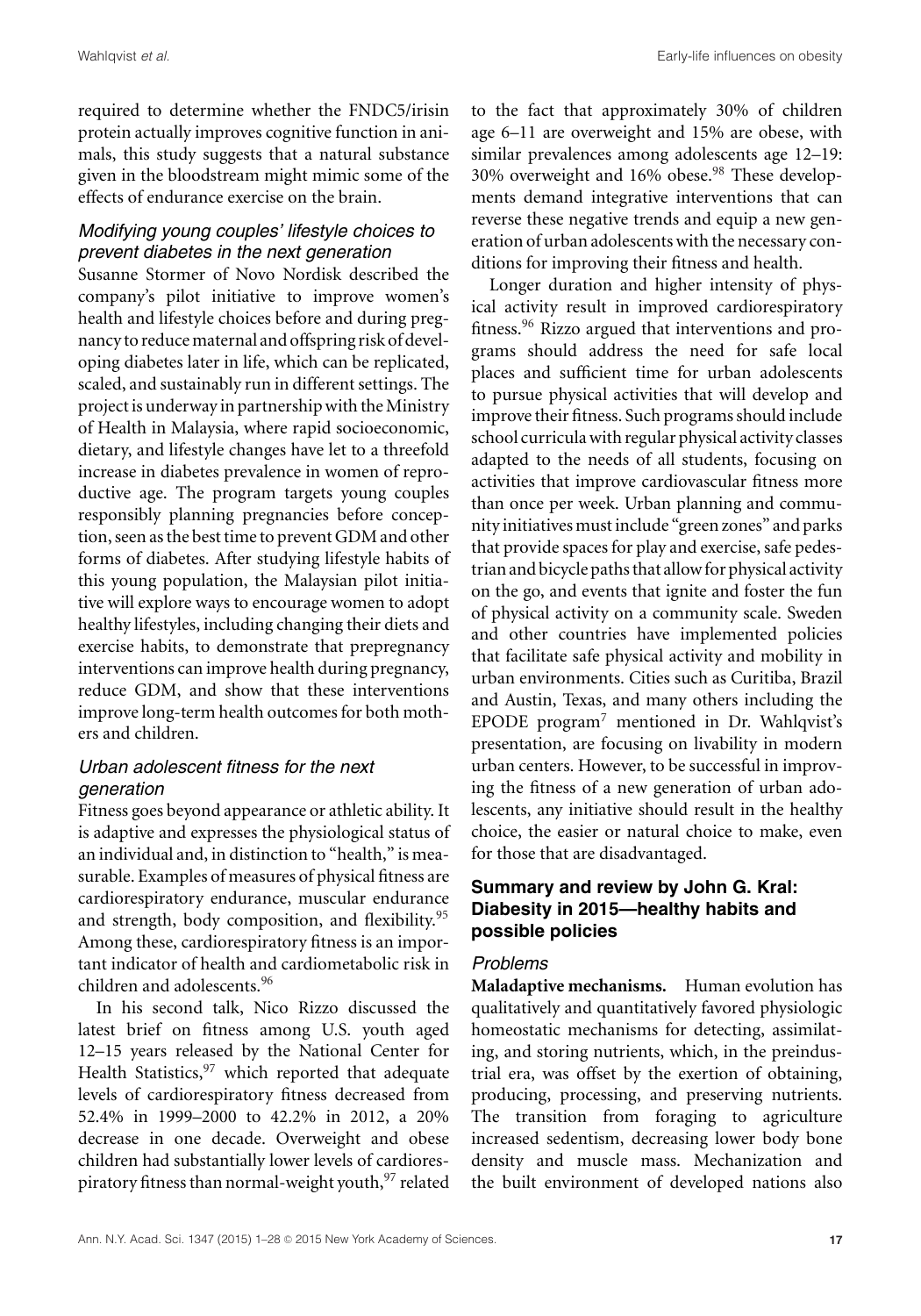effectively diminished exertion without providing sufficient necessary alternatives for modern humans to prevent the dysmetabolic diathesis of diabesity caused by overnutrition and underactivity, leading to molecular stress, inflammation, dysbiosis, insulin resistance, and ultimately, sarcopenic organ failure.

Seemingly paradoxically, undernutrition and privation in less developed settings have similar consequences, in particular during (rapid) realimentation exceeding the anabolic capacity of individuals, presenting a "dilemma of philanthropy." Increased exports to undeveloped nations are causing similar problems of mechanization locally, although at more rapid rates and with more severe consequences. In developed nations, pharmacological and surgical methods are available to remedy diabesity but are rarely used to prevent it, owing to the prevailing disease-oriented model of medical care neglecting prevention and/or emanating from the conviction that drugs and operations are intrinsically dangerous or simply too costly.

**Poverty and ignorance.** The two greatest obstacles to achieving energy balance, the ultimate objective of human behavior, are poverty and ignorance. Neither were obstacles to the coexistence of species competing for energy, mates, and habitat until *Homo sapiens* evolved the drive to overcome shortages of these commodities (Latin: *commoditas* = fitness, adaptation). The question is whether *Homo sapiens* are wise enough to allocate enough resources to provide necessary and sufficient education to overcome poverty.

Poverty underlies many of the subjects of this conference, and was aptly identified but not addressed directly, although Wahlqvist elegantly explained the importance of loss of sustainable ecosystems and the role of agricultural productivity in remedying micro- and macronutrient deficiencies. Problematic in this setting is the trade-off between low-cost, energy-rich, and palatable calories (junk food) and the low quality of the nutrients––the contrast between "tasty" and "healthy" and the effects of dietary choices driving environmental sustainability.<sup>99</sup>

**Diet and exercise.** Natural growth is slow and consistent (although predictably circadian and seasonal), whereas accelerated or sudden methods of decreasing intake (dieting), and/or increasing exertion (exercising), termed *lifestyle modification*, are maladaptive in the developed nations where they are volitionally practiced. In the presence of numerous redundant counterregulatory physiologic mechanisms preserving LBM or set point, these methods may cause illness. Ratchet effects of cycling, as in dieting or repeated pregnancies, characteristic of working life and modern aging, create new allostatic plateaus, difficult to reverse, impairing quality and length of life. Intake is a greater determinant of energy balance than expenditure in the mechanized world, where overnutrition and sedentism are driving the dysmetabolic diathesis of diabesity.

In commenting on the treatment options in the TODAY (Treatment Options for type 2 Diabetes in Adolescents and Youth) study, addressing the current 50% prevalence of the disease in the United States reported in the *New England Journal of Medicine* in 2012, David B. Allen pointed out: "Fifty years ago [when prevalences were 3%] children did not avoid obesity by making healthy choices: they simply lived in an environment that provided fewer calories and included more physical activity for all."<sup>100</sup> The huge business of dangling tempting palatable choices before the eyes of children participating in parental food shopping exerts real pressure on the parent in industrialized nations. Although this specifically refers to affluent overnutrition, there are substantial similarities with underresourced populations everywhere.

Physical activity. In a recent systematic review, Hall *et al.* created a mathematical model of childhood growth at ages 5–18, predicting the energy equivalents of healthy and obese children of both sexes and proposing the magnitude and timing of treatment that might inform policy: "At the population level, the excess weight of US children in 2003– 06 was associated with a mean increase in energy intake of roughly 200 kcal per day per child compared with similar children in 1976–80."101 Clearly, there is a need for reasonably simple methods to increase daily expenditure by 200 kcal/day in school children.

Just as there are few studies of mechanisms maintaining leanness, remarkably little attention is paid to maintaining wellness or fitness. Prevention and quality-of-life aspects of medical care and patient satisfaction have only recently emerged as significant goals of the medical–industrial complex, yet are the ultimate determinants of sustainability of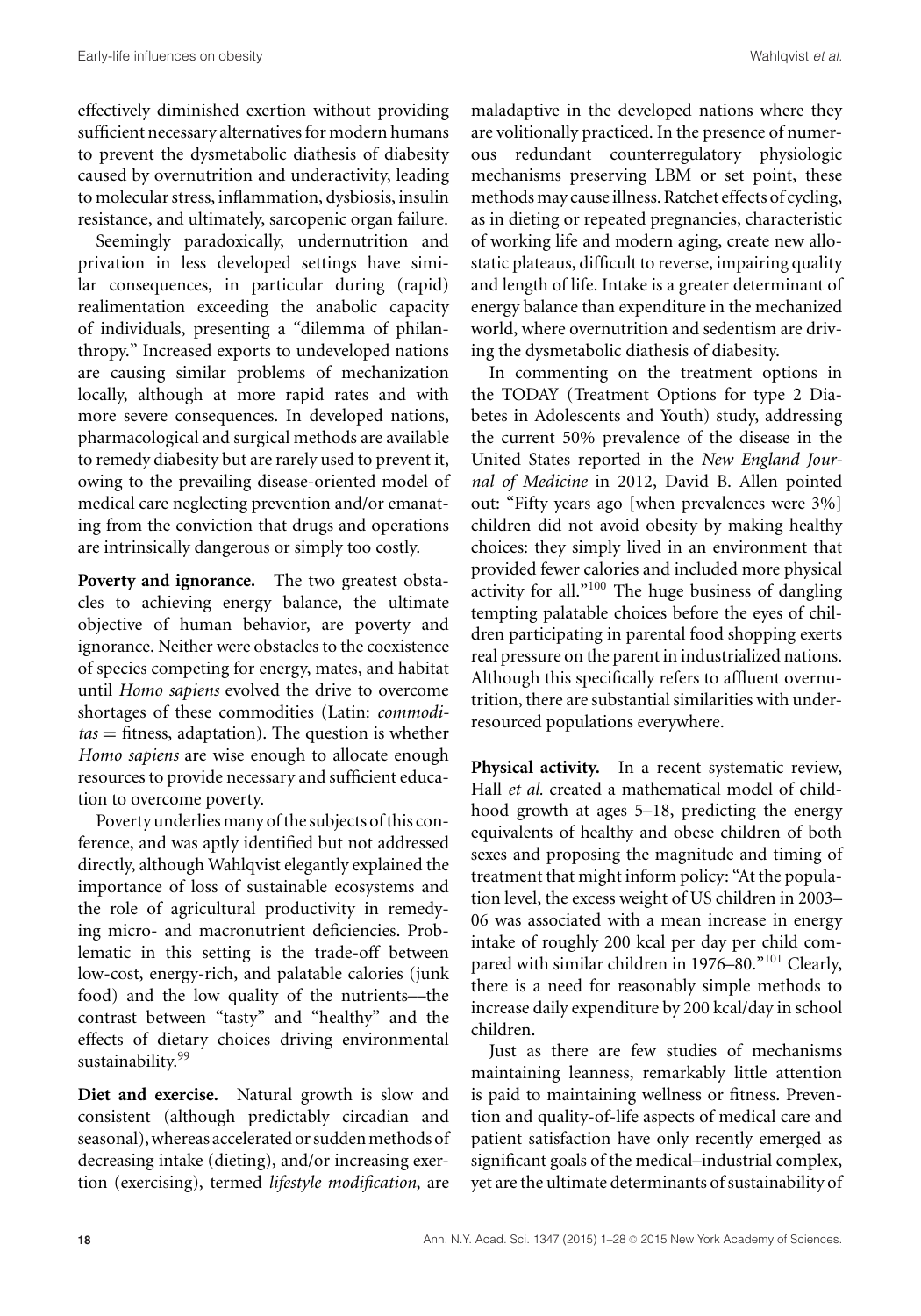proposed remedies. Conflict between econometric public health models and care of individual patients (i.e., between policy and medical practice) are based on the dilemma of choosing between investing in prevention versus paying to reduce extant suffering. Effective global policies, if achievable, cannot mitigate the differential distribution of natural resources and impoverishing, unpredictable catastrophes, thus arguing for local policies except to address truly global threats (e.g., anthropogenic climate change, pollution, and depletion of unrenewable resources).

The goal of reversing maladaptive behavior requires durable adherence to health-sustaining behaviors (habits) that can realistically be sustained on the individual level. Such habits are easiest to establish during the period of greatest neuroplasticity starting in the womb and continuing through pubarche, where the intrauterine environment is the most sensitive and responsive.<sup>102</sup>

#### *Solutions*

The magnitude and scope of the problems are well-known and authoritatively documented with impressive supporting information (Wahlqvist). New knowledge about contributions to the problem has surfaced: remote patrilineal inheritance of famine-induced genomic changes (Rizzo), outcomes of unintended pregnancies (Finer), the potential for RNAs from sperm to modulate early events (Krawetz), effects of urbanization on the microbiome (Dominguez-Bello), food choices during gestation (Menella), and disturbances of SR in children engendering behavioral susceptibility (Wardle). New tools for assessing population-level nutritional exposure have been proposed, paving the way for epigenetic epidemiology (Waterland).

In the domain of potentially malleable mechanisms, we have learned that the repertoire of RNAs delivered from sperm may be modulated (Krawetz), MEs are sensitive to periconceptional maternal diet (Waterland), and novel molecules affecting metabolic fitness and related neurocognitive function have been identified (Wrann), as have new data on the effects of dietary phenol exposure on appetitive behavior and adiposity (Desai, Ross).

The following provides constructive suggestions related to measuring and predicting the dysmetabolic diathesis and methods for prevention and treatment (Szymanski, Krebs), while identifying major systemic obstacles, including limitations to the sustainability of methods.

**Measurement.** Obesity is easy and inexpensive to detect and predict. It is recognized by preschool children expressing preferences for classmates according to size and shape, reflecting corpulence or large body size. Adiposity, considered synonymous with obesity, more narrowly refers to increased body fat, requiring body composition measurement for accurate assessment. It is unfortunate that obesity (derived from the Latin  $ob =$  over and *edere*  $=$ to eat), a size phenotype, has become a catch-all for a multifaceted collection of metabolic disorders, related but with very different manifestations. *Dia*besity defines the dysmetabolic or diseased state,<sup>105</sup> whereas the preferred metric of obesity is the BMI, adjusting weight for height (stature) squared, a size measure requiring a scale and a reasonably precise measure of height.

Metabolic phenotype is better reflected in measures of fat distribution validated across races and over the life cycle, where central or abdominal accumulation, measured as waist (defined as maximum circumference between bottom of rib cage to top of hip bone), is a robust marker of cardiometabolic and mortality risk. The necessary adjustment for stature is achieved by the weight:height ratio (WHtR) not to be confused with the waist:hip ratio (WHR). Margaret Ashwell has provided a most practical primary screening tool: the use of a stretched string to measure height (or recumbent length), folding the string in the middle (halving it) and then using the resultant length to measure waist circumference. If the length is too short to encircle the waist, WHtR is greater than the optimal 0.5, thus indicating increased metabolic risk,<sup>106</sup> requiring action.

I propose a minimal metabolic fitness exam appropriate for screening purposes in the field or point of care in under-resourced settings (Table 2). The five basic components do not require electricity or any equipment (although a portable scale and stadiometer might be added). An extended field exam, not requiring fasting or venipuncture, can be augmented with simple finger-stick (or earlobe) samples and saliva for refrigeration and transport to expensive analytical equipment in high-capacity centralized reference laboratories in a functioning public health system. The basic items are sufficient for assessing nutritional and cognitive integrity or frailty, central obesity, or kwashiorkor and renal function, whereas the extended testing provides a comprehensive panel from T2DM,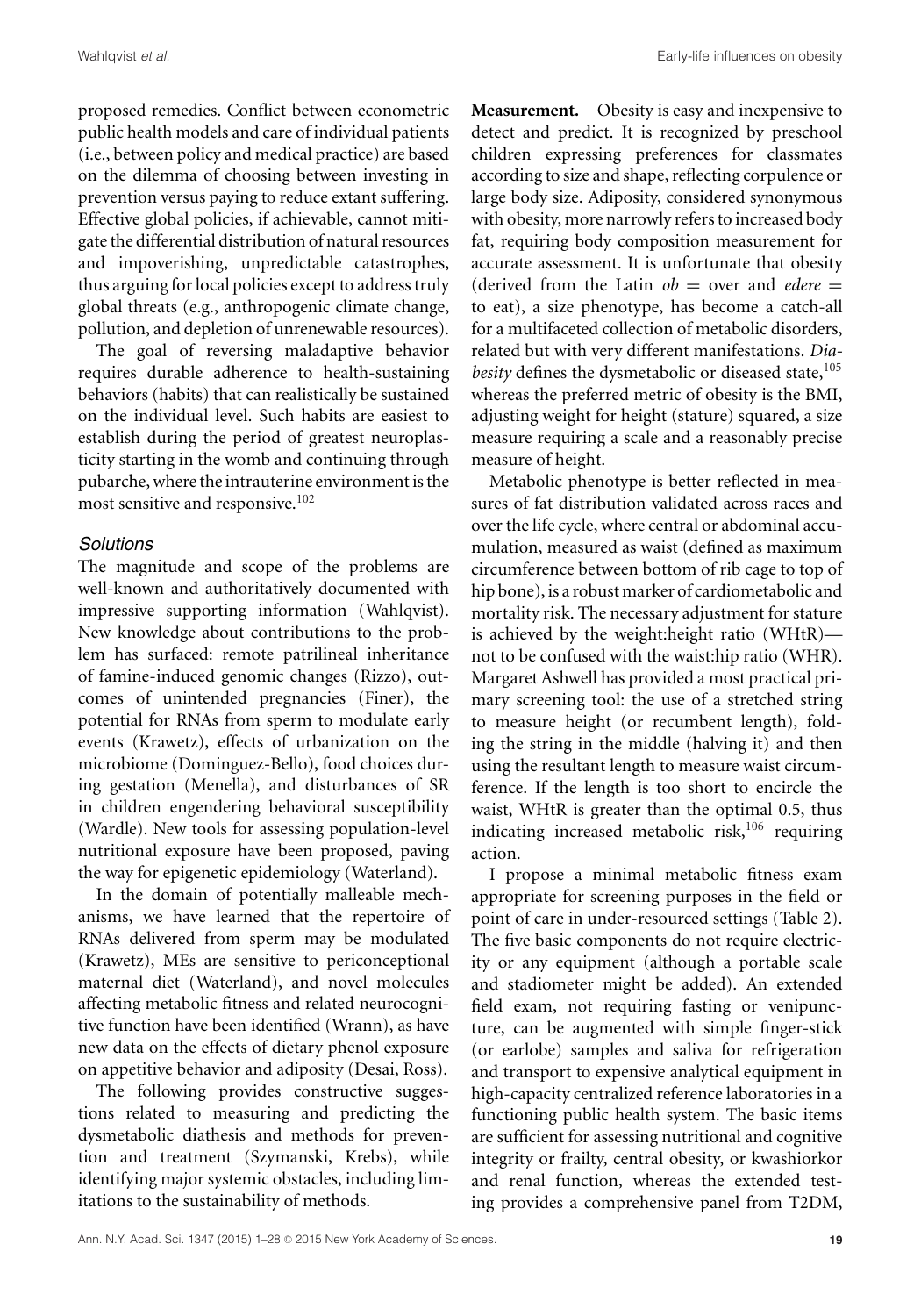#### **Table 2. Metabolic fitness exam**

#### **Basic**

Handshake squeeze strength (alt. dynamometer) Eyes-closed, one-leg stand, with a verbal mental test*<sup>a</sup>* History (medical) String test (waist:height  $\leq 50\%$ ).<sup>106</sup> If available, measured weight/height Urine microalbumin dipstick **Extended***<sup>b</sup>* Fingersticks (alt. ear-lobe) • HbA1c • HDL-cholesterol • C-reactive protein • Hematocrit (microfuge) Saliva • 16S rRNA of microbiome • Cortisol

*<sup>a</sup>*Culturally equivalent to counting back by 7s from 100 *b*Requires refrigeration  $\leq +4^{\circ}$  C.

dyslipidemia, inflammation, and psychosocial stress to anemia and dysbiosis, depending on selections made and availability.

**Education.** Education is primal. Although obesity is easy to detect, there is an important awareness gap, not only for recognizing obesity but also for understanding its health implications. The barriers are not exclusively related to education and poverty, but also to perpetuated ethnic or cultural biases that affect access to care. If parents and caregivers in the strata with the highest prevalences of obesity are ignorant, in denial, or confused, it will be very difficult to prevent diabesity in children. If benevolent leaders of populations do not understand or believe the severity of threats to the health of their people, it is not likely that they will enact possible policies or allocate resources to implement and sustain them. On the other hand, if the people have access to credible information (enabled in this age of communication), they might be able to adopt healthy habits aimed at reversing maladaptive behavior, regardless of their ability to hold their leaders accountable. These processes require effective, accessible public education with well-defined reformulated goals incorporating the neglected topic of human fitness.

**Predictors.** There is ample evidence from epidemiologic studies to predict risk of offspring diabesity without the use of scarce resources. The majority of items in Table 3 only require physical presence and obtaining a competent history, which are, unfortunately, not universally possible in vulnerable populations susceptible to diabesity. Each item alone is robustly associated with diabesity and should trigger preventive measures without a need for sophisticated technology.

**Prevention.** Prevention and treatment are inseparable: healthy habits, when adopted, have palliative aswell as curative potential and provide primary and secondary prevention. Correction of intrauterine energy balance can override genetic susceptibility to obesity and obesogenic lifestyle during childhood, leveling the trajectory of the dysmetabolic syndrome and preempting adult disease,<sup>105,106</sup> providing preemptive or primordial prevention, which has been demonstrated using metabolic surgery. Regardless, since operations cannot realistically be offered to the increasing numbers of metabolically unfit fertile girls and women, large-scale accessible methods must be given priority.

**Health by a thousand cures.** In the final analysis, changing maladaptive behavior has the capacity to mitigate effects of maladapted genes by "fighting fire with fire" through mechanisms of epigenetics, cellular plasticity, and pluripotency, some of which have contributed to the maladaptation in the first place. Contrary to "death by a thousand cuts," the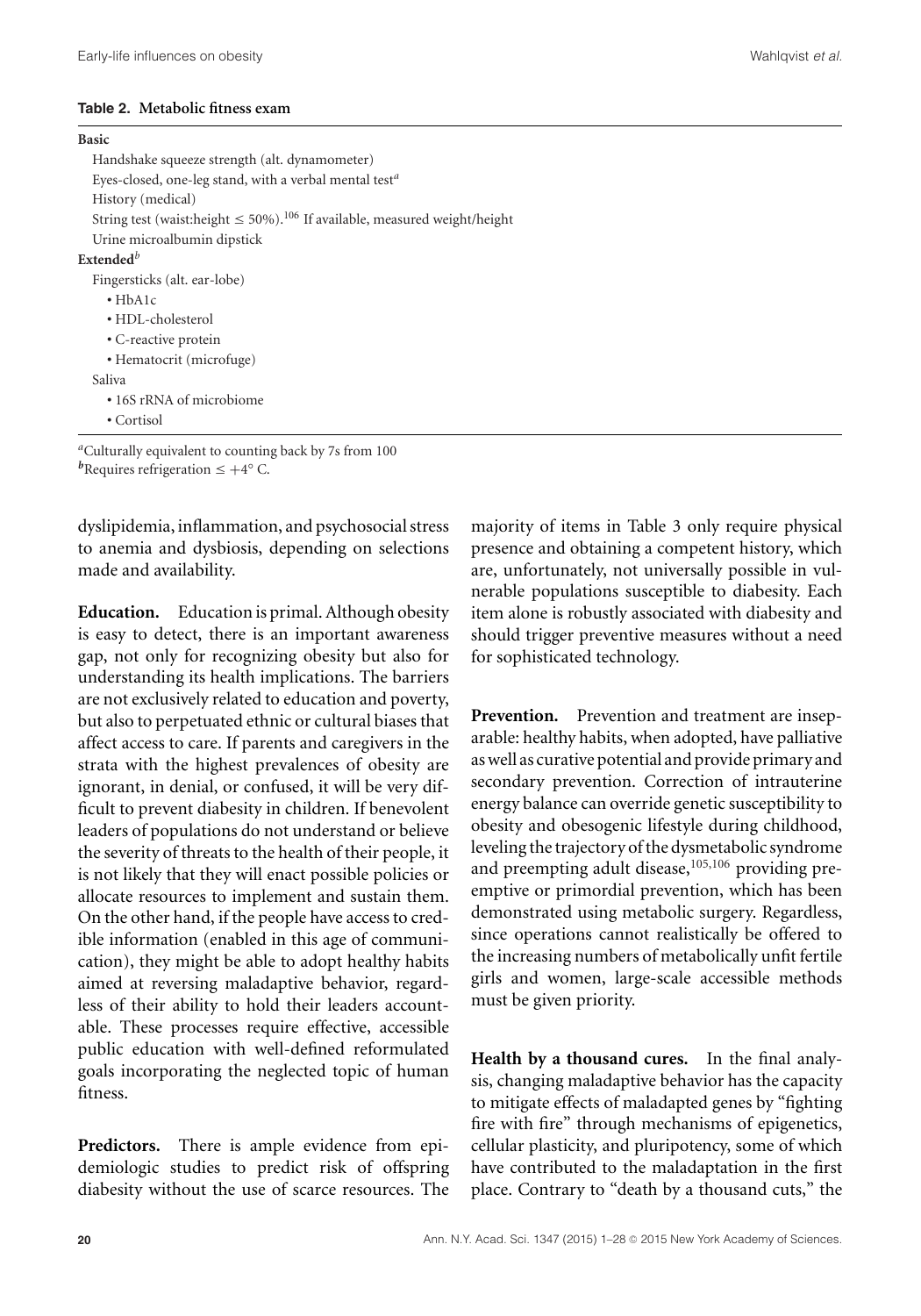#### **Table 3. Predictors of diabesity in girls and boys**

| Genetic                                                  | Environmental                                                |  |  |  |
|----------------------------------------------------------|--------------------------------------------------------------|--|--|--|
| Gene polymorphisms/mutations                             | Socioeconomic                                                |  |  |  |
| Ethnicity                                                | Low income                                                   |  |  |  |
| Hispanic                                                 | Food uncertainty                                             |  |  |  |
| <b>Black</b>                                             | High-fat, low-protein diet                                   |  |  |  |
| Pacific Islander                                         | Low education                                                |  |  |  |
| Native American                                          | "Traditional beliefs"                                        |  |  |  |
| Female family history                                    | Sedentism                                                    |  |  |  |
| Obesity                                                  | Television                                                   |  |  |  |
| Impaired glucose tolerance                               | Computers                                                    |  |  |  |
| Type 2 diabetes mellitus                                 | Labor-saving devices                                         |  |  |  |
|                                                          | Automobile                                                   |  |  |  |
|                                                          | Elevator                                                     |  |  |  |
| Gestational                                              |                                                              |  |  |  |
| Maternal disease                                         | Fetal factors                                                |  |  |  |
| Obesity                                                  | Macrosomia                                                   |  |  |  |
| <b>Diabetes</b>                                          | Undernutrition                                               |  |  |  |
| Gestational                                              | Hyperinsulinemia                                             |  |  |  |
| Eclampsia, preeclampsia                                  | <b>Stress</b>                                                |  |  |  |
| Toxemia                                                  | Maternal                                                     |  |  |  |
| Substance abuse                                          | Diet                                                         |  |  |  |
| Dysbiosis                                                | Medication                                                   |  |  |  |
| <b>Gestational stress</b>                                | Bacteria (dysbiosis)                                         |  |  |  |
| Cesarean section                                         |                                                              |  |  |  |
| Antibiotics                                              |                                                              |  |  |  |
| Postnatal factors                                        |                                                              |  |  |  |
| High birth weight                                        | Lack of exercise                                             |  |  |  |
| Low birth weight/catch-up growth                         | Television watching                                          |  |  |  |
| Rapid neonatal weight gain $(>100$ g/month for 4 months) | Web surfing                                                  |  |  |  |
| "Eating style"                                           | Lack of sleep                                                |  |  |  |
| Maternal stress                                          | Evening chronotype                                           |  |  |  |
| Formula feeding                                          | Excess consumption of added sugars (e.g., soft drinks (SSB)) |  |  |  |
| Distracted mothering                                     | Restaurant eating                                            |  |  |  |
| Chaotic environment                                      | <b>Stress</b>                                                |  |  |  |

present paradigm suggests "health by a thousand cures." Table 4 is an inventory ranging from small, simple, cheap "cures" (e.g., healthy habits) to ambitious policy-requiring initiatives, altogether resulting in creeping normalcy based on the premise that major positive change, which occurs slowly, in many unnoticed increments, is not perceived as burdensome or objectionable, thus more likely to succeed (possible policy).

# **Summary**

Achieving energy balance for sustainable metabolic fitness requires cutting food intake: quantity, rate, and choices, as well as increasing exertion, sleep, and socializing, adapting both ingestion and exertion to human chronobiology. Changes must start before conception, extending beyond the years of reproductive capacity throughout the entire life cycle, keeping in mind "grandparent effects" benefiting the next generation but also the substantial costs of caring for unhealthy aging populations threatening gross national products worldwide. With an evolutionary developmental perspective, a plan of action would start by prioritizing the fitness of the founder generation. Maybe extension of the concept of fetal rights to include provision of an optimal intrauterine environment preventing known contributors to postnatal disease carried into adulthood could move politicians to support educational programs, including preconception counseling, effective long-term anticontraceptives,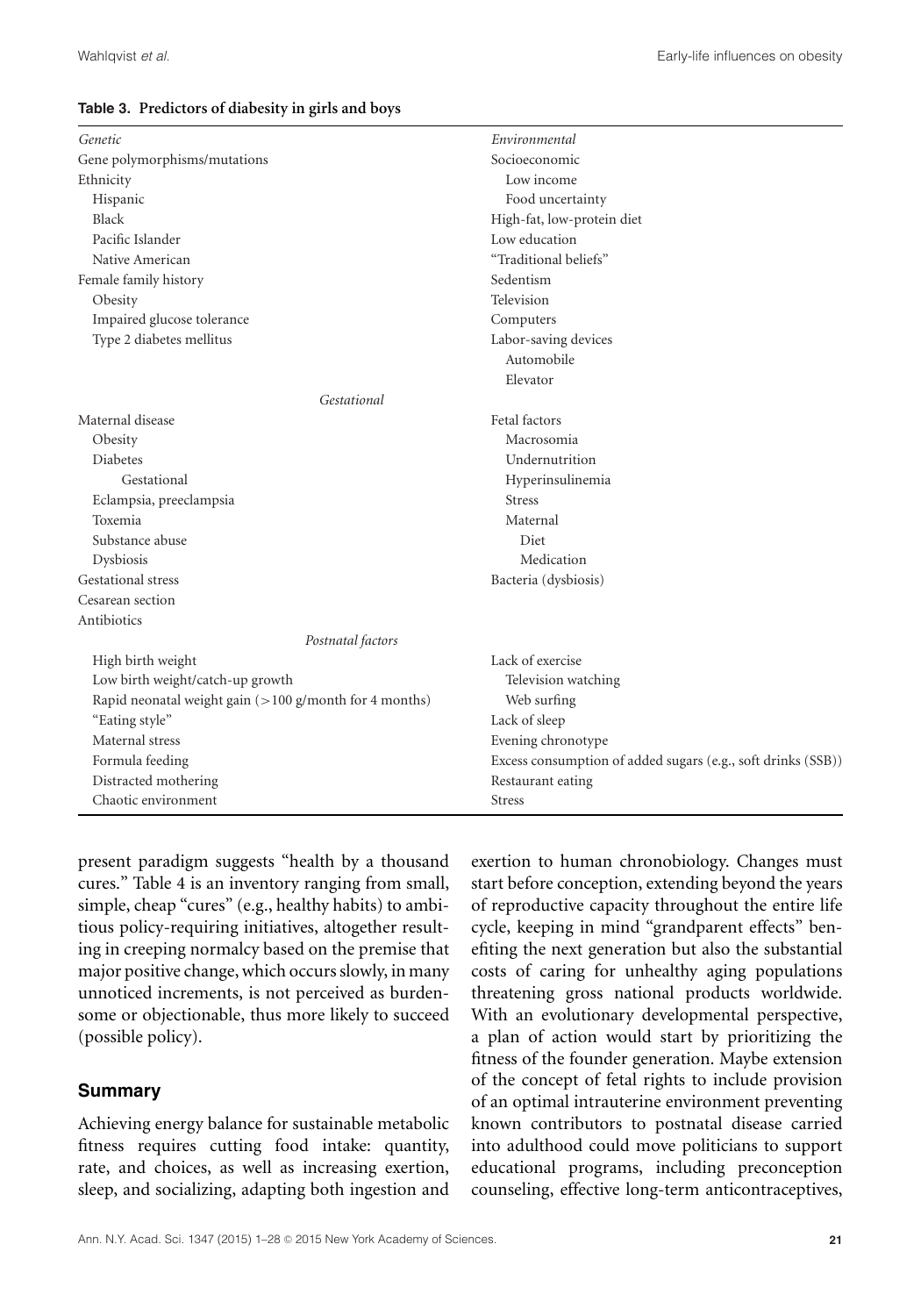#### **Table 4. Health by a thousand cures**

#### **Home and neighborhood (healthy habits)**

*Anthropometry*

- Tape measures, strings (abdominal circumference; height)
- Scales over the life cycle, from <1 year to severely obese adult
- Publicly available weighing stations
	- Public schools (before or after school)
	- Post offices
	- Pharmacies
	- All medical facilities
	- Restaurants

#### *Energy balance*

- Step counters (pedometer; accelerometer)
- Food scales used daily by all
- Eating rate (timer, minimum for meal, use of chopsticks)
- Caregiver limitation of children's food choices (e.g., fructose, trans-fats)
- Lower room temperature (during cool season)

#### *Sleep*

- Curfew—entrain "morningness;" enable AM studying time
- Sleep timer (minimum duration)
- Sleeping bag
- Sound-proofed (inaudible TV) "cocoon room" (space station bunk-bed model)

#### **Ecosystem targets (possible policies)**

*Food providers*

- Clearly marked calories and food categories in supermarkets and restaurants
- Calorie-marked shelves
- -Structure and design displays (e.g., height) and sections (content)
- Play rooms in supermarkets

*Schools*

- Preschool programs including physical activity
- - School breakfast and lunch with supervision and education K-8
	- Posted calories and food categories Flatware and portion sizes—use of chopsticks
	- Mandated meal duration—requirement prebreak
- Mandated break with exercise postmeal
- Age-adapted school days (later starts for grades 9–12)
- Health-related curricula (fetal rights, food choices, metabolic fitness, pregnancy risks)
- Physicians and nurses incorporated into curricula and fitness monitoring
- Long-acting contraceptives, preconception counseling, and breast-feeding

*Departments of health*

- Diagnose food insecurity and need
- Assess microbiomes
- Attract equitable funding for subsidies regardless of source (partnerships)
- Improve disbursement of subsidies, e.g., distribute food subsidies evenly over time (shorter intervals than biweekly)
- **Monitor** effectiveness
- Provide safe neighborhoods enabling physical activity

*Medical practice*

- Prevention model
- Contraception and preconception services
- C-section versus earlier induction
- Limit antibiotic use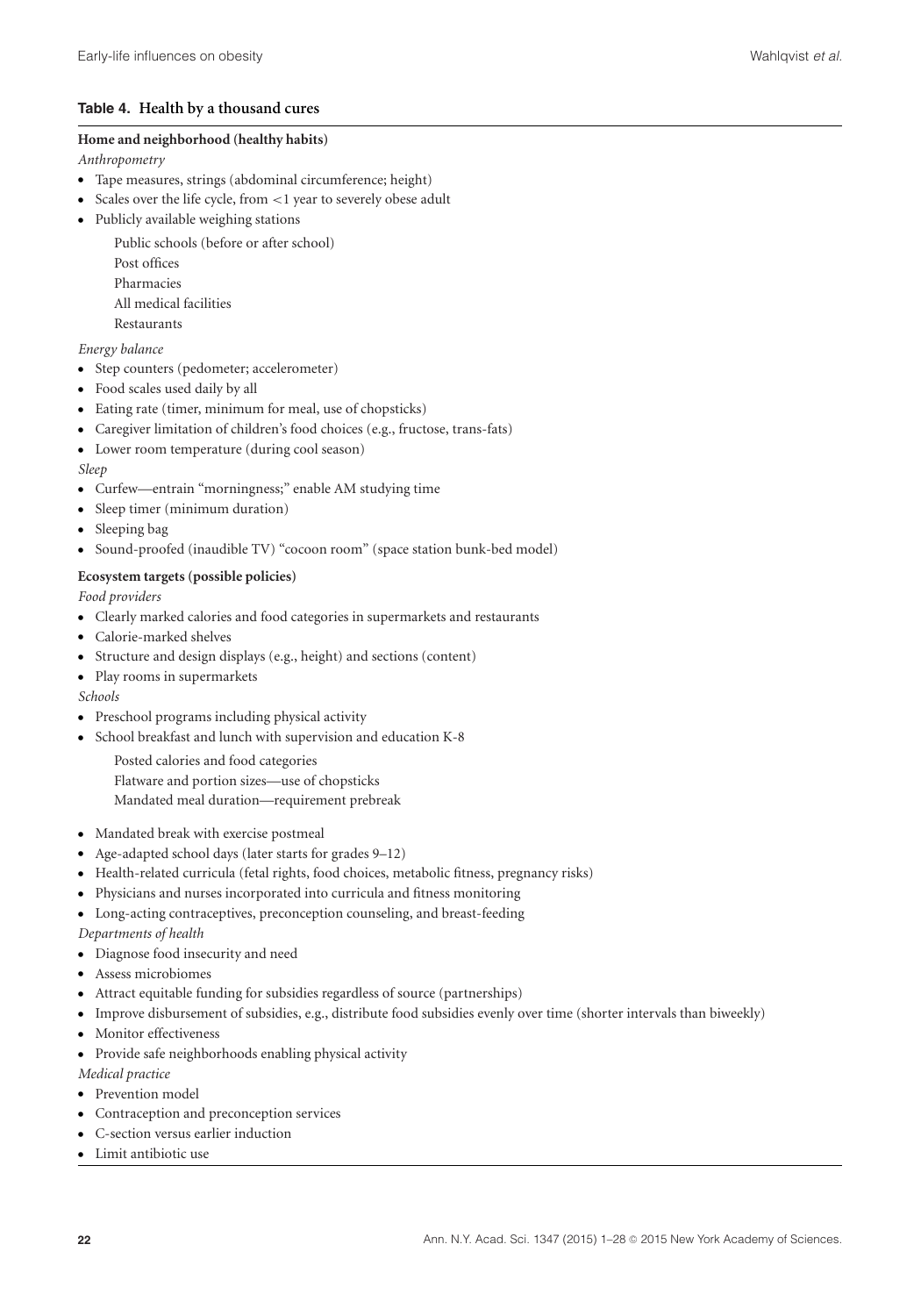| 1 Fitness and developmental origins of disease | 6 Breast-feeding               |
|------------------------------------------------|--------------------------------|
| 2 Protection of girls and women                | 7 Eating rate (behavior)       |
| 3 Contraception                                | 8 Chronobiology, sleep         |
| 4 Physical activity, sedentism, gestation      | 9 Environmental temperature    |
| 5 Endocrine disruptors                         | 10 Early education (preschool) |

**Table 5. Educational targets for reversing the dysmetabolic environment**

and expanded gestational services. Table 5 summarizes potential items for action, chronologically, without any rank order, and without ruling out concomitant implementation of several items.

We cannot and will not reverse evolved advances in technology and medical care that benefit and improve the quality and duration of lives of billions of people, although they leave many more behind. The true quandary, after identifying immutable obstacles imposed by physical determinants of life on the earth, is to balance the benefits against the risks inherent in these benefits, as is done in many settings, especially the responsible practice of medicine. Achieving consensus on this balance consonant with equitable distribution of humane values transcends human understanding and decisional capacity. *Homo sapiens* are perhaps not so sapient after all.

# **Acknowledgments**

Dr. Mennella is supported by Grant DC011287 from the National Institute of Deafness and Other Communication Disorders and by Grants HD37119 and HD072307 from the *Eunice Kennedy Shriver* National Institute of Child Health and Human Development. The content is solely the responsibility of the author and does not necessarily represent the official views of the National Institutes of Health. Dr. Wrann's work was supported by the JPB Foundation and NIH Grants (DK31405 and DK90861) and a K99/R00 Pathway to Independence Award (NS087096).

# **Conflicts of interest**

The authors declare no conflicts of interest.

# **Appendix: : Additional Reading**

#### *Biology of metabolism*

Arruda, A.P., B.M. Pers, G. Parlakgül, et al. 2014. Chronic enrichment of hepatic endoplasmic reticulum-mitochondria contact leads to mitochondrial dysfunction in obesity. *Nat. Med.* **20:** 1427– 1435.

Hara, Y., F. Yuk, R. Puri, *et al.* 2014. Presynaptic mitochondrial morphology in monkey prefrontal cortex correlates with working memory and is improved with estrogen treatment. *Proc. Natl. Acad. Sci. USA* **111:** 486–491.

Picard, M. & B.S. McEwen. 2014. Mitochondria impact brain function and cognition. *Proc. Natl. Acad. Sci. USA* **111:** 7–8.

Picard, M., R.P. Juster & B.S. McEwen. 2014. Mitochondrial allostatic load puts the 'gluc' back in glucocorticoids. *Nat. Rev. Endocrinol*. **10:** 303–310.

Dalmas, E. & M.Y. Donath. 2014. A role for interleukin-22 in the alleviation of metabolic syndrome. *Nat. Med.* **20:** 1379–1381.

Reig-Viader, R., L. Capilla, M. Vila-Cejudo, *et al.* 2014. Telomere homeostasis is compromised in spermatocytes from patients with idiopathic infertility. *Fertil. Steril*. **102:** 728–738.

Meyer, S.N., M. Amoyel, C. Bergantiños, et al. 2014. An ancient defense system eliminates unfit cells from developing tissues during cell competition. *Science* **346:** 1258236.

# *Ascertainment/monitoring*

Levitsky, D.A., J. Garay, M. Nausbaum, *et al.* 2006. Monitoring weight daily blocks the freshman weight gain: a model for combating the epidemic of obesity. *Int. J. Obes. (Lond.)* **30:** 1003–1010.

Helander, E.E., A.L. Vuorinen, B. Wansink & I.K. Korhonen. 2014. Are breaks in daily selfweighing associated with weight gain? *PLoS One* **9:** e113164. doi: 10.1371/journal.pone.0113164. eCollection 2014.

Harrison, C.L., C.B. Lombard & H.J. Teede. 2014. Limiting postpartumweight retention through early antenatal intervention: the HeLP-her randomised controlled trial*. Int. J. Behav. Nutr. Phys. Act*. **11:** 134.

Martin, A., D.H. Saunders, S.D. Shenkin & J. Sproule. 2014. Lifestyle intervention for improving school achievement in overweight or obese children and adolescents. *Cochrane Database Syst. Rev*. **3:** CD009728.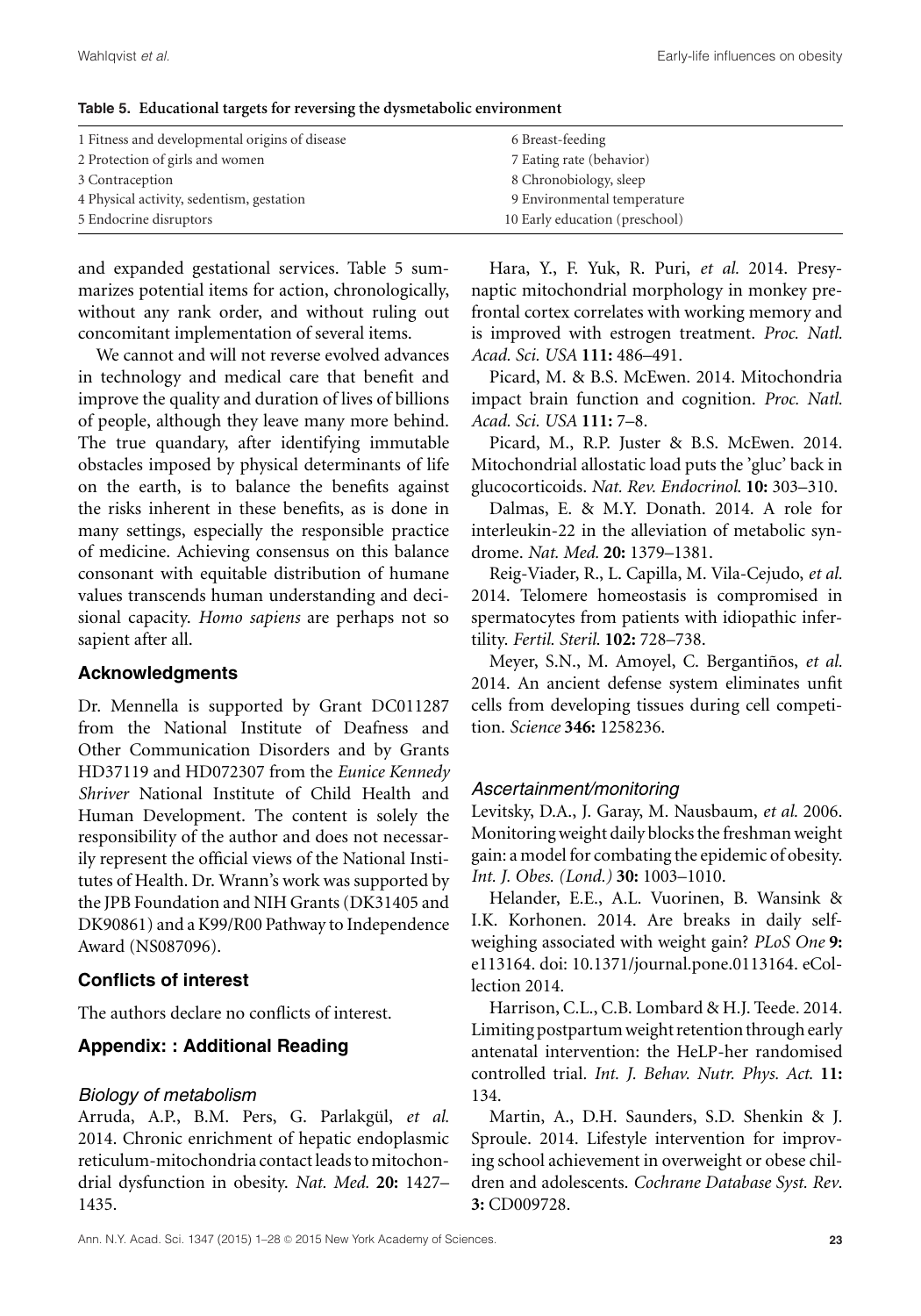Luley, C., A. Blaik, S. Aronica, *et al.* 2010. Evaluation of three new strategies to fight obesity in families. *J. Nutr. Metab*. **2010**. pii: 751905.

Foley, P., E. Levine, S. Askew, *et al.* 2012. Weight gain prevention among black women in the rural community health center setting: the Shape Program. *BMC Public Health* **12:** 305.

Steinberg, D.M., E.L. Levine, I. Lane, *et al.* 2014. Adherence to self-monitoring via interactive voice response technology in an eHealth intervention targeting weight gain prevention among Black women: randomized controlled trial. *J. Med. Internet Res.* **16:** e114.

Radesky, J., A.L. Miller, K.L. Rosenblum, *et al.* 2014. Maternal mobile device use during a structured parent-child interaction task. *Acad. Pediatr*. pii: S1876-2859(14)00338-6.

# *Predictors*

Kral, J.G. 2004. Preventing and treating obesity in girls and young women to curb the epidemic. *Obes. Res.* **12:** 1539–1546.

McAllister, E.J., N.V. Dhurandhar, S.W. Keith, *et al.* 2009. Ten putative contributors to the obesity epidemic. *Crit. Rev. Food Sci. Nutr*. **49:** 868–913.

Weng, S.F., S.A. Redsell, J.A. Swift,*et al.* 2012. Systematic review and meta-analyses of risk factors for childhood overweight identifiable during infancy. *Arch. Dis. Child*. **97:** 1019–1026.

# *Contraception*

Bailey, M.J., O. Malkova & J. Norling. 2014. Do family planning programs decrease poverty? Evidence from public census data. *CESifo Econ. Stud.* **60:** 312– 337.

# *Physical activity, sedentism, and gestational exercise*

Kibbe, D.L., J. Hackett, M. Hurley, *et al.* 2011. Ten Years of TAKE  $10!(^{\textcircled{\tiny{\text{R}}}})$ : integrating physical activity with academic concepts in elementary school classrooms. *Prev. Med*. **52:** S43–50. [http://](http://www.nea.org/tools/in-classroom-exercise.html) [www.nea.org/tools/in-classroom-exercise.html](http://www.nea.org/tools/in-classroom-exercise.html)

Vara, L. & S. Agras. 1989. Caloric intake and activity levels are related in young children*. Int. J. Obes*. **13:** 613–617.

Francois, M.E., J.C. Baldi, P.J. Manning, *et al.* 2014. 'Exercise snacks' before meals: a novel strategy to improve glycaemic control in individuals with insulin resistance. *Diabetologia* **57:** 1437–1445.

Lee, D.C., R.R. Pate, C.J. Lavie,*et al.* 2014. Leisuretime running reduces all-cause and cardiovascular mortality risk. *J. Am. Coll. Cardiol*. **64:** 472–481.

Wen, C.P., M.K. Tsai, J.P. Wai & X. Wu. 2013. Promoting increased physical activity and reduced inactivity - authors' reply. *Lancet* **381:** 114–115.

May, L.E., S.A. Scholtz, R. Suminski & K.M. Gustafson. 2014. Aerobic exercise during pregnancy influences infant heart rate variability at one month of age. *Early Hum. Dev*. **90:** 33–38.

Jukic, A.M., D.A. Lawlor, M. Juhl, *et al.* 2013. Physical activity during pregnancy and language development in the offspring. *Paediatr. Perinat. Epidemiol*. **27:** 283–293.

Robinson, A.M. & D.J. Bucci. 2014. Physical exercise during pregnancy improves object recognition memory in adult offspring. *Neuroscience* **256:** 53– 60.

# *Endocrine disruptors*

de Cock, M., M.R. de Boer, M. Lamoree, *et al.* 2014. First year growth in relation to prenatal exposure to endocrine disruptors – a Dutch prospective cohort study. *Int. J. Environ. Res. Public Health* **11:** 7001– 7021.

# *Breastfeeding, diet*

Reyes, M., V. Hoyos, S.M. Martinez, *et al.* 2014. Satiety responsiveness and eating behavior among Chilean adolescents and the role of breastfeeding. *Int. J. Obes. (Lond.)* **38:** 552–557.

Kehler, H.L., K.H. Chaput & S.C. Tough. 2009. Risk factors for cessation of breastfeeding prior to sixmonths postpartum among a community sample of women in Calgary, Alberta. *Can. J. Public Health* **100:** 376–380.

Mok, E., C. Multon, L. Piguel, *et al.* 2008. Decreased full breastfeeding, altered practices, perceptions, and infant weight change of prepregnant obese women: a need for extra support. *Pediatrics* **121:** e1319–1324.

Odom, E.C., R. Li, K.S. Scanlon, *et al.* 2013. Reasons for earlier than desired cessation of breastfeeding. *Pediatrics* **131:** e726–732.

Hauff, L.E., S.A. Leonard & K.M. Rasmussen. 2014. Associations of maternal obesity and psychosocial factors with breastfeeding intention, initiation, and duration. *Am. J. Clin. Nutr* **99:** 524–534.

Fisher, J.O., G. Wright, A.N. Herman, *et al.* 2015. "Snacks are not food". Low-income, urban mothers'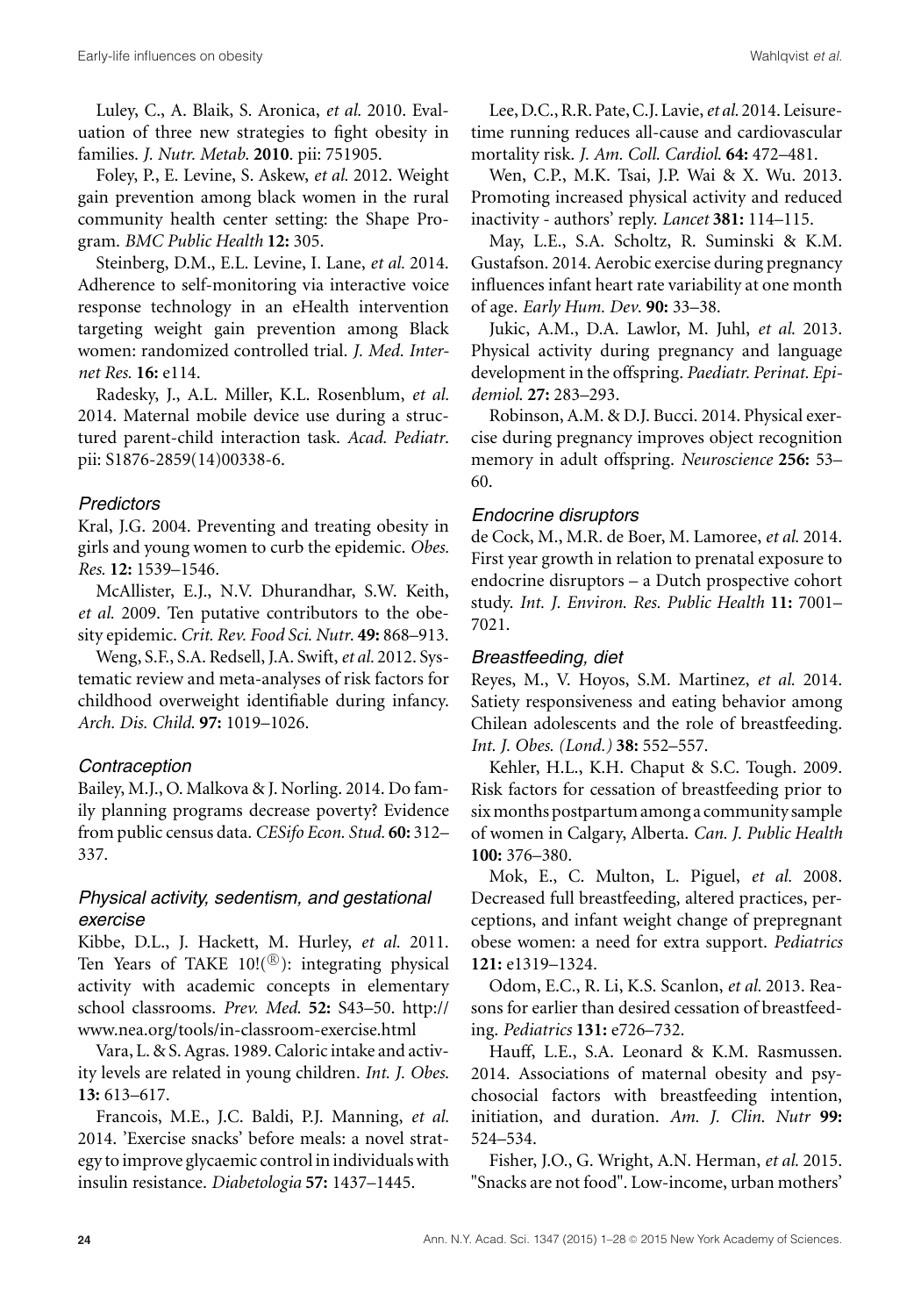perceptions of feeding snacks to their preschoolaged children. *Appetite* **84:** 61–67.

### *Eating rate (eating style or behavior)*

Stunkard, A. & D. Kaplan. 1977. Eating in public places: a review of reports of the direct observation of eating behavior. *Int. J. Obes*. **1:** 89–101.

Agras, W.S., H.C. Kraemer, R.I. Berkowitz, *et al.* 1987. Does a vigorous feeding style influence early development of adiposity? *J. Pediatr*. **110:** 799–804.

Kral, J.G., M.C. Buckley, H.R. Kissileff & F. Schaffner. 2001. Metabolic correlates of eating behavior in severe obesity. *Int. J. Obes. Relat. Metab. Disord*. **25:** 258–264.

Otsuka, R., K. Tamakoshi, H. Yatsuya, *et al.* 2008. Eating fast leads to insulin resistance: findings in middle-aged Japanese men and women. *Prev. Med*. **46:** 154–159.

Galhardo, J., L.P. Hunt, S.L. Lightman,*et al.* 2012. Normalizing eating behavior reduces body weight and improves gastrointestinal hormonal secretion in obese adolescents. *J. Clin. Endocrinol. Metab*. **97:** E193–201.

Zandian, M., I. Ioakimidis, J. Bergström, et al. 2012. Children eat their school lunch too quickly: an exploratory study of the effect on food intake. *BMC Public Health* **12:** 351. doi: 10.1186/1471-2458-12- 351.

Sun, L., D.V. Ranawana, W.J. Tan, *et al.* 2015. The impact of eating methods on eating rate and glycemic response in healthy adults*. Physiol. Behav.* **139:** 505–510.

# *Sleep duration, chronotype: "morningness"*

Morselli, L.L., A. Guyon, K. Spiegel. 2012. Sleep and metabolic function. *Pflugers Arch*. **463:** 139–160.

Lucassen, E.A., X. Zhao, K.I. Rother, *et al.* 2013. Evening chronotype is associated with changes in eating behavior, more sleep apnea and increased stress hormones in short sleeping obese individuals. *PLoS One* **8:** e56519.

### *Environmental temperature*

Celi, F.S., R.J. Brychta, J.D. Linderman, *et al.* 2010. Minimal changes in environmental temperature result in a significant increase in energy expenditure and changes in the hormonal homeostasis in healthy adults. *Eur. J. Endocrinol*. **163:** 863–872.

### *Preschool programs*

Campbell, F., G. Conti & J.J. Heckman. 2014. Early childhood investments substantially boost adult health. *Science* **343:** 1478–1485.

### *Microbiome*

Jasti, C., B. Hug, J.L. Waters & R.J. Whitaker. 2014. How do small things make a big difference? Activities to teach about human-microbe interactions. *Am. Biol. Teacher* **76:** 601–608.

# **References**

- 1. Brooks, D. In praise of small miracles. [http://www.](http://www.nytimes.com/2014/12/12/opinion/david-brooks-in-praise-of-small-miracles) [nytimes.com/2014/12/12/opinion/david-brooks-in-praise](http://www.nytimes.com/2014/12/12/opinion/david-brooks-in-praise-of-small-miracles)[of-small-miracles.](http://www.nytimes.com/2014/12/12/opinion/david-brooks-in-praise-of-small-miracles)html. Accessed 4/17/2015
- 2. FAO Report The State of Food and Agriculture. 2013. [http://www.fao.org/publications/sofa/2013/en/.](http://www.fao.org/publications/sofa/2013/en/) Accessed September 26, 2014.
- 3. Wahlqvist, M.L. & R.L. Specht. 1998. Food variety and biodiversity: econutrition. *Asia Pac. J. Clin. Nutr.* **7:** 314– 319.
- 4. Healthy Americans. 2012. F as in Fat: How Obesity Threatens America's Future. [http://www.healthyamericans.org/](http://www.healthyamericans.org/assets/files/TFAH2012FasInFat18.pdf) [assets/files/TFAH2012FasInFat18.pdf.](http://www.healthyamericans.org/assets/files/TFAH2012FasInFat18.pdf) Accessed September 26, 2014.
- 5. Organisation for Economic Co-operation and Development. 2014. Report on Obesity. [http://www.oecd.org/els/](ttp://www.oecd.org/els/health-systems/Obesity-Update-2014.pdf) [health-systems/Obesity-Update-2014.pdf.](ttp://www.oecd.org/els/health-systems/Obesity-Update-2014.pdf) Accessed September 26, 2014.
- 6. Siahpush, M., T.T. Huang, A. Sikora, *et al*. 2013. Prolonged financial stress predicts subsequent obesity: results from a prospective study of an Australian national sample. *Obesity* **22:** 616–621.
- 7. Borys, J.M., Y. LeBodo, S.A. Jebb, *et al*. 2012. EEN Study Group. EPODE approach for childhood obesity prevention: methods, progress and international development. *Obes. Rev.* **13:** 299–315.
- 8. Finer, L.B. & M.R. Zolna. 2014. Shifts in intended and unintended pregnancies in the United States, 2001–2008. *Am. J. Public Health* **104:** S43–S48.
- 9. American College of Obstetricians and Gynecologists. 2012. Adolescents and long-acting reversible contraception: implants and intrauterine devices. Committee Opinion No. 539. *Obstet. Gynecol.* **120:** 983–988.
- 10. Jodar, M., S. Selvaraju, E. Sendler,*et al.* 2013. The presence, roles and clinical use of spermatozoal RNAs. *Hum. Reprod. Update* **19:** 604–624.
- 11. Krawetz, S.A., A. Kruger, C. Lalancette,*et al*. 2011. A survey of small RNAs in human sperm. *Hum. Reprod*. **26:** 3401– 3412.
- 12. Sendler, E., G.D. Johnson, S. Mao, *et al*. 2013. Stability, delivery and functions of human sperm RNAs at fertilization. *Nucleic Acids Res.* **41:** 4104–4117.
- 13. Fullston, T., E.M. Ohlsson Teague, N.O. Palmer, *et al*. 2013. Paternal obesity initiates metabolic disturbances in two generations of mice with incomplete penetrance to the F2 generation and alters the transcriptional profile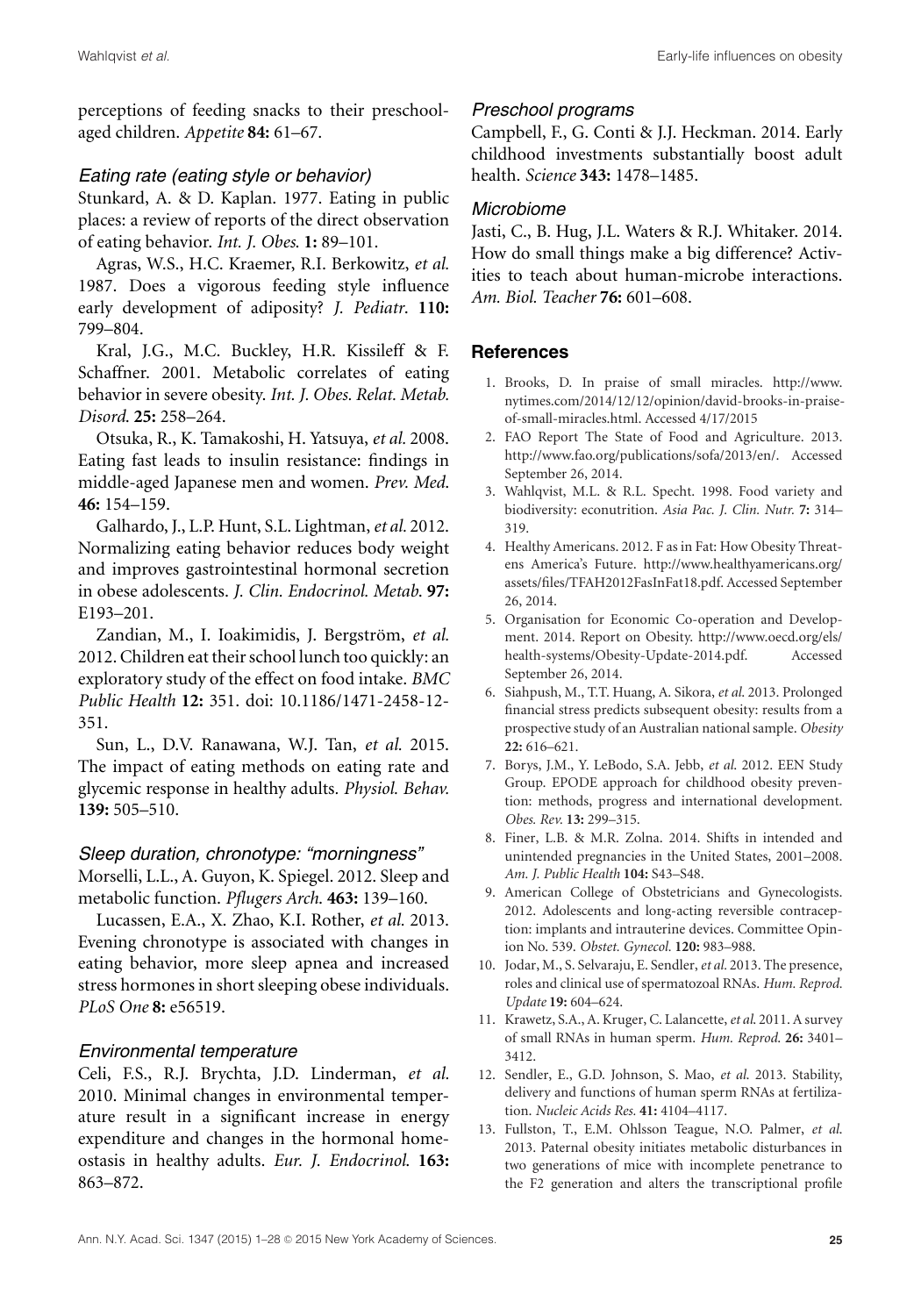of testis and sperm microRNA content. *FASEB J*. **27:** 4226–4243.

- 14. Gapp, K., A. Jawaid, P. Sarkies, *et al*. 2014. Implication of sperm RNAs in transgenerational inheritance of the effects of early trauma in mice. *Nat. Neurosci*. **17:** 667– 669.
- 15. Moskovtsev, S.I.,M. Jodar, P.Mackie,*et al*. RNA sequencing analysis of extracellular RNAs in human seminal fluid. In *Proceedings of the CFAS 2014 Annual Meeting, Quebec City*, Quebec, Canada.
- 16. Rizzo, N.S. 2013. Health determinants epigenetics and an integrative model for public health. In *Proceedings of the 141st APHA Annual Meeting and Exposition (November 2–November 6, 2013)*, Boston, Massachusetts.
- 17. Pembrey, M., R. Saffery & L.O. Bygren. 2014. Human transgenerational responses to early-life experience: potential impact on development, health and biomedical research. *J. Med. Genet.* **51:** 563–572.
- 18. Michels, K.B. 2010. The promises and challenges of epigenetic epidemiology. *Exp. Gerontol.* **45:** 297–301.
- 19. Goldberg, A.D., C.D. Allis & E. Bernstein. 2007. Epigenetics: a landscape takes shape. *Cell* **128:** 635–638.
- 20. Rizzo, N.S. 2012. Epigenetics a public health perspective. In *Proceedings of the 140th APHA Annual Meeting and Exposition* (October 27–October 31, 2012), San Francisco , California.
- 21. Kaati, G., L.O. Bygren, M. Pembrey & M. Sjostrom. 2007. Transgenerational response to nutrition, early life circumstances and longevity. *Eur. J. Hum. Genet.* **15:** 784– 790.
- 22. Bygren, L.O., P. Tinghog, J. Carstensen, *et al*. 2014. Change in paternal grandmothers' early food supply influenced cardiovascular mortality of the female grandchildren. *BMC Genet.* **15:** 12.
- 23. Zerres, K. & T. Eggermann. 2014. [Genetics and epigenetics. Explanatory approaches for (gender-specific) mechanisms of disease development]. *Bundesgesundheitsblatt, Gesundheitsforschung, Gesundheitsschutz* **57:** 1047–1053.
- 24. Soubry, A., C. Hoyo, R.L. Jirtle & S.K. Murphy. 2014. A paternal environmental legacy: evidence for epigenetic inheritance through the male germ line. *BioEssays: News Rev. Mol. Cell. Dev. Biol.* **36:** 359–371.
- 25. Bach, J.F. 2002. The effect of infections on susceptibility to autoimmune and allergic diseases. *N. Engl. J. Med.* **347:** 911–920.
- 26. Cunningham, S.A., M.R. Kramer & K.M.V. Narayan. 2014. Incidence of childhood obesity in the United States.*N. Engl. J. Med.* **370:** 403–411.
- 27. Huh, S.Y.,*et al*. 2012. Delivery by caesarean section and risk of obesity in preschool age children: a prospective cohort study. *Arch. Dis. Child.* **97:** 610–616.
- 28. Ege, M.J., *et al*. 2011. Exposure to environmental microorganisms and childhood asthma. *N. Engl. J. Med.* **364:** 701– 709, doi:10.1056/NEJMoa1007302.
- 29. Couzin-Frankel, J. 2010. Bacteria and asthma: untangling the links. *Science* **330:** 1168–1169.
- 30. Chen, Y. & Blaser, M.J. 2008. *Helicobacter pylori* colonization is inversely associated with childhood asthma. *J. Infect. Dis.* **198:** 553–560.
- 31. Chen, Y. & Blaser, M.J. 2007. Inverse associations of *Helicobacter pylori* with asthma and allergy. *Arch. Intern. Med.* **167:** 821–827.
- 32. Kero, J., *et al*.2002. Mode of delivery and asthma—is there a connection? *Pediatr. Res.* **52:** 6–11.
- 33. Roduit, C., *et al*. 2009. Asthma at 8 years of age in children born by caesarean section. *Thorax* **64:** 107–113.
- 34. Decker, E., *et al*. 2010. Cesarean delivery is associated with celiac disease but not inflammatory bowel disease in children. *Pediatrics* **125:** e1433–e1440.
- 35. Marild, K., O. Stephansson, S. Montgomery, *et al*. 2012. Pregnancy outcome and risk of celiac disease in offspring: a nationwide case-control study. *Gastroenterology* **142:** 39– 45.e33.
- 36. Algert, C.S., A.McElduff, J.M.Morris & C.L. Roberts. 2009. Perinatal risk factors for early onset of Type 1 diabetes in a 2000–2005 birth cohort. *Diabet. Med.: J. Br. Diabet. Assoc.* **26:** 1193–1197.
- 37. Bonifacio, E., K. Warncke, C. Winkler,*et al*. 2011. Cesarean section and interferon-induced helicase gene polymorphisms combine to increase childhood type 1 diabetes risk. *Diabetes* **60:** 3300–3306.
- 38. Cho, I., *et al*. 2012. Antibiotics in early life alter the murine colonic microbiome and adiposity. *Nature* **488:** 621–626.
- 39. Henao-Mejia, J., *et al*. 2012. Inflammasome-mediated dysbiosis regulates progression of NAFLD and obesity. *Nature* **482:** 179–185.
- 40. Russell, S. L.,*et al*. 2012. Early life antibiotic-driven changes in microbiota enhance susceptibility to allergic asthma. *EMBO Rep.* **13:** 440–447.
- 41. Aumeunier, A., *et al*. 2010. Systemic Toll-like receptor stimulation suppresses experimental allergic asthma and autoimmune diabetes in NOD mice. *PLoS One* **5:** e11484.
- 42. Codolo, G., *et al*. 2008. The neutrophil-activating protein of *Helicobacter pylori* down-modulates Th2 inflammation in ovalbumin-induced allergic asthma. *Cell. Microbiol.* **10:** 2355–2363.
- 43. Yatsunenko, T.,*et al*. 2012. Human gut microbiome viewed across age and geography. *Nature* **486:** 222–227.
- 44. Schnorr, S.L., *et al*. 2014. Gut microbiome of the Hadza hunter-gatherers. *Nat. Commun.* **5:** 3654.
- 45. DeFilippo, C., *et al*. 2010. Impact of diet in shaping gut microbiota revealed by a comparative study in children from Europe and rural Africa. *Proc. Natl. Acad. Sci. USA* **107:** 14691–14696.
- 46. Streuling, I., A. Beyerlein, E. Rosenfeld, *et al*. 2011. Physical activity and gestational weight gain: a meta-analysis of intervention trials. *BJOG* **118:** 278–284.
- 47. Tobias, D.K., C. Zhang, R.M. vanDam, *et al*. 2011. Physical activity before and during pregnancy and risk of gestational diabetes mellitus: a meta-analysis. *Diabetes Care* **34:** 223– 229.
- 48. Bellamy, L., J.-P. Casas, A.D. Hingorani & D.J. Williams. 2007. Pre-eclampsia and risk of cardiovascular disease and cancer in later life: systemic review and meta-analysis. *BMJ* **335:** 974–986.
- 49. U.S. Department of Health and Human Services. 2008. *Physical Activity Guidelines for Americans*.Washington, DC: Department of Health and Human Services.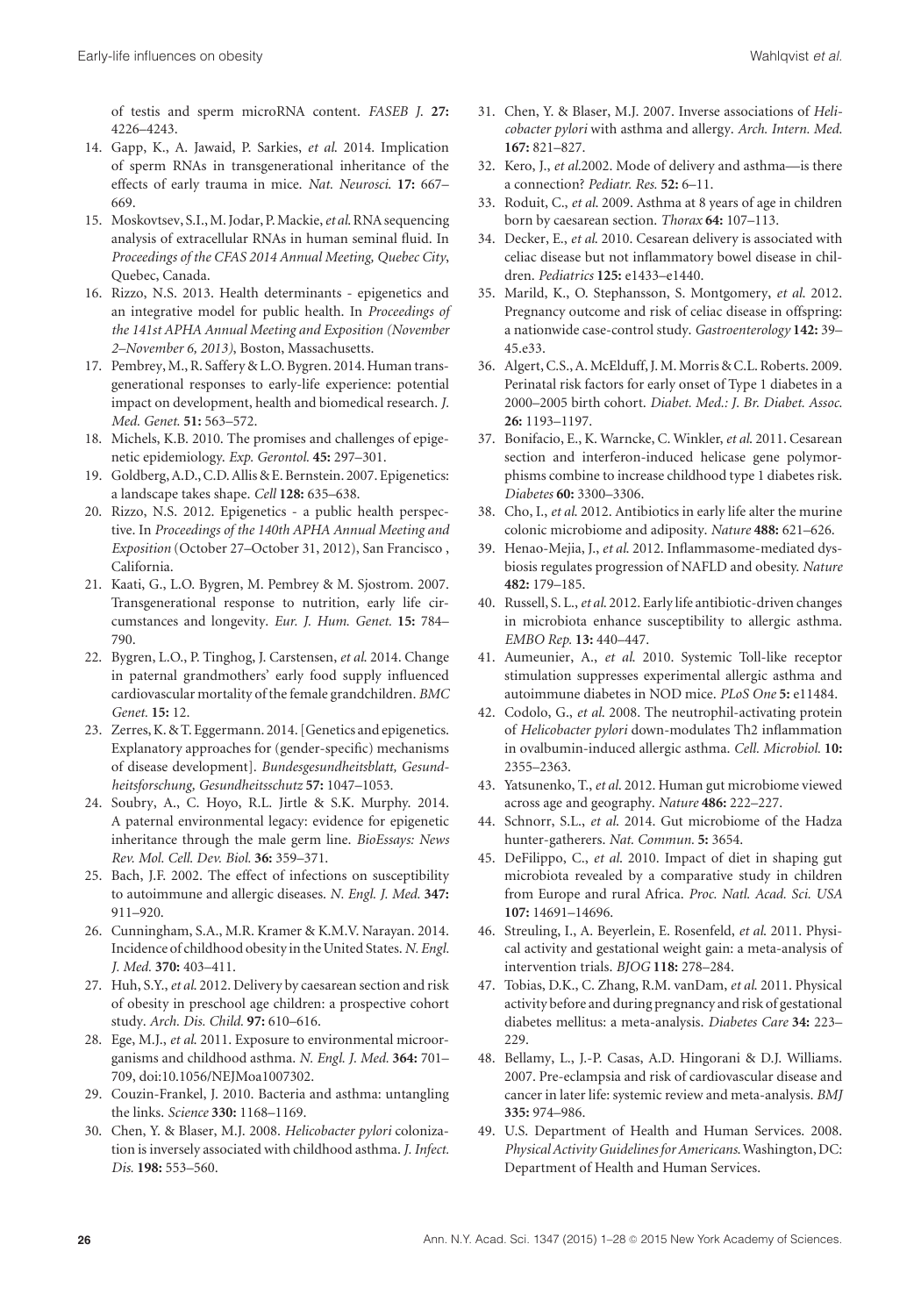- 50. Szymanski, L.M. & A.J. Satin. 2012. Exercise during pregnancy: fetal responses to current public health guidelines. *Obstet. Gynecol.* **119:** 603–610.
- 51. Hochberg, Z., R. Feil, M. Constancia, *et al*. 2011. Child health, developmental plasticity, and epigenetic programming. *Endocr. Rev.* **32:** 159–224.
- 52. Symonds, M.E., S.P. Sebert, M.A. Hyatt & H. Budge. 2009. Nutritional programming of the metabolic syndrome. *Nat. Rev. Endocrinol.* **5:** 604–610.
- 53. Salsberry, P.J. & P.B. Reagan. 2010. Effects of heritability, shared environment, and nonshared intrauterine conditions on child and adolescent BMI. *Obesity* **18:** 1775– 1780.
- 54. Waterland, R.A. & C. Garza. 1999. Potential mechanisms of metabolic imprinting that lead to chronic disease. *Am. J. Clin. Nutr.* **69:** 179–197.
- 55. Waterland, R.A. & K.B. Michels. 2007. Epigenetic epidemiology of the developmental origins hypothesis. *Annu. Rev. Nutr.* **27:** 363–388.
- 56. Waterland, R.A. & R.L. Jirtle. 2003. Transposable elements: targets for early nutritional effects on epigenetic gene regulation. *Mol. Cell. Biol.* **23:** 5293–5300.
- 57. Waterland, R.A., *et al*. 2006. Maternal methyl supplements increase offspring DNA methylation at Axin fused. *Genesis* **44:** 401–406.
- 58. Waterland, R.A., *et al*. 2010. Season of conception in rural gambia affects DNA methylation at putative human metastable epialleles. *PLoS Genet.* **6:** e1001252.
- 59. Dominguez-Salas, P.,*et al*. 2014. Maternal nutrition at conception modulates DNA methylation of human metastable epialleles. *Nat. Commun.* **5:** 3746.
- 60. Moore, S.E., *et al*. 1997. Season of birth predicts mortality in rural Gambia. *Nature* **388:** 434.
- 61. Glass, T.A. & M.J. McAtee. 2006. Behavioral science at the crossroads in public health: extending horizons, envisioning the future. *Soc. Sci. Med*. **62:** 1650–1671.
- 62. Mennella, J.A., S. Finkbeiner, S.V. Lipchock, *et al*. 2014. Preferences for salty and sweet tastes are elevated and related to each other during childhood. *PLoS One* **9:** e92201. PMCID: 3956914.
- 63. Mennella, J.A., M.Y. Pepino, F.F. Duke & D.R. Reed. 2010. Age modifies the genotype-phenotype relationship for the bitter receptor TAS2R38. *BMC Genet*. **11:** 60.
- 64. Trabulsi, J.C. & J.A. Mennella. 2012. Diet, sensitive periods in flavour learning, and growth. *Int. Rev. Psychiatry* **24:** 219–230.
- 65. Mennella, J.A. & J.C. Trabulsi. 2012. Complementary foods and flavor experiences: setting the foundation. *Ann. Nutr. Metab*. **60:** 40–50.
- 66. Hales, C.N. & Barker, D.J. 2001. The thrifty phenotype hypothesis. *Br. Med. Bull.* **60**: 5–20.
- 67. Desai, M., D.A. Gayle, J. Babu & M.G. Ross. 2005. Programmed obesity in intrauterine growth restricted newborns: modulation by newborn nutrition. *Am. J. Physiol. Regul. Integr. Comp. Physiol.* **288**: R91–R96.
- 68. Desai, M., K.J. Jellyman, G. Han & M.G. Ross. 2014. Rat maternal obesity and high fat diet program offspring metabolic syndrome. *Am. J. Obstet. Gynecol.* **237**: e1–e13.
- 69. Desai, M., T. Li & M.G. Ross. 2011. Hypothalamic neurosphere progenitor cells in low birth-weight rat newborns: neurotrophic effects of leptin and insulin. *Brain Res*. **1378:** 29–42.
- 70. Desai, M., T. Li, G. Han & M.G. Ross. 2014. Programmed hyperphagia secondary to increased hypothalamic SIRT1. *Brain Res*. **14:** 252–259.
- 71. Desai, M., G. Han, M. Ferelli, *et al*. 2008. Programmed upregulation of adipogenic transcription factors in intrauterine growth restricted offspring. *Reprod. Sci.* **15**: 785–796.
- 72. Yee, J.K., W.N. Lee, M.G. Ross, *et al*. 2012. Peroxisome proliferator-activated receptor gamma modulation and lipogenic response in adipocytes of small-for-gestational age offspring. *Nutr. Metab. (Lond.)* **22**: 62–73.
- 73. Young, B.E., S.L. Johnson & N.F. Krebs. 2012. Biological determinants linking infant weight gain and child obesity: current knowledge and future directions.*Adv. Nutr*. **3:** 675– 686.
- 74. Singhal, A. 2007. Does breastfeeding protect from growth acceleration and later obesity? *Nestle Nutr. Workshop Ser. Pediatr. Program.* **60**: 15–25.
- 75. Taveras, E.M., S.L. Rifas-Shiman, B. Sherry, *et al*. 2011. Crossing growth percentiles in infancy and risk of obesity in childhood. *Arch. Pediatr. Adolesc. Med*. **165:** 993–998.
- 76. Baird, J., D. Fisher, P. Lucas,*et al*. 2005. Being big or growing fast: systematic review of size and growth in infancy and later obesity. *BMJ* **331:** 929.
- 77. Weng, S.F., S.A. Redsell, J.A. Swift, *et al*. 2012. Systematic review and meta-analyses of risk factors for childhood overweight identifiable during infancy. *Arch. Dis. Child.* **97:** 1019–1026.
- 78. Du, Y., M. Yang, S. Lee, *et al*. 2012. Maternal western diet causes inflammatory milk and TLR2/4-dependent neonatal toxicity. *Genes Dev*. **26:** 1306–1311.
- 79. Oben, J.A., A.Mouralidarane, A.M. Samuelsson,*et al*. 2010. Maternal obesity during pregnancy and lactation programs the development of offspring non-alcoholic fatty liver disease in mice. *J. Hepatol.* **52:** 913–920.
- 80. Young, B.E., A. Morrow, B. Davidson, *et al*. 2014. 4- Hydroxynonenol (HNE) is present in human milk and related to gestational age at delivery and excessive infant weight gain. *FASEB J*. **28:** 247.6. *(Oral Presentation)*.
- 81. Young, B.E., Z. Patinkin, R. Reynolds, *et al*. 2014. Differences in comprehensive characterization of human milk between lean and overweight women do not affect infant fat or fat-free mass deposition. Presented at the International Society of Research in Human Milk and Lactation (ISRHML) Bi-Annual Conference, October 2014 *(Oral Presentation)*. Available at: [http://isrhml.net/download/proceedings-from-17th](http://isrhml.net/download/proceedings-from-17th-isrhml-conference/)[isrhml-conference/.](http://isrhml.net/download/proceedings-from-17th-isrhml-conference/) Abstract T3 006 (page 56–57).
- 82. Young, B.E., A. Morrow, B. Davidson, *et al*. 2014. 4- Hydroxynonenol (HNE) is present in human milk and related to gestational age at delivery and excessive infant weight gain. *FASEB J*. **28:** 247.6. *(Oral Presentation)*.
- 83. Baughcum, A.E., S.W. Powers, S.B. Johnson, *et al*. 2001. Maternal feeding practices and beliefs and their